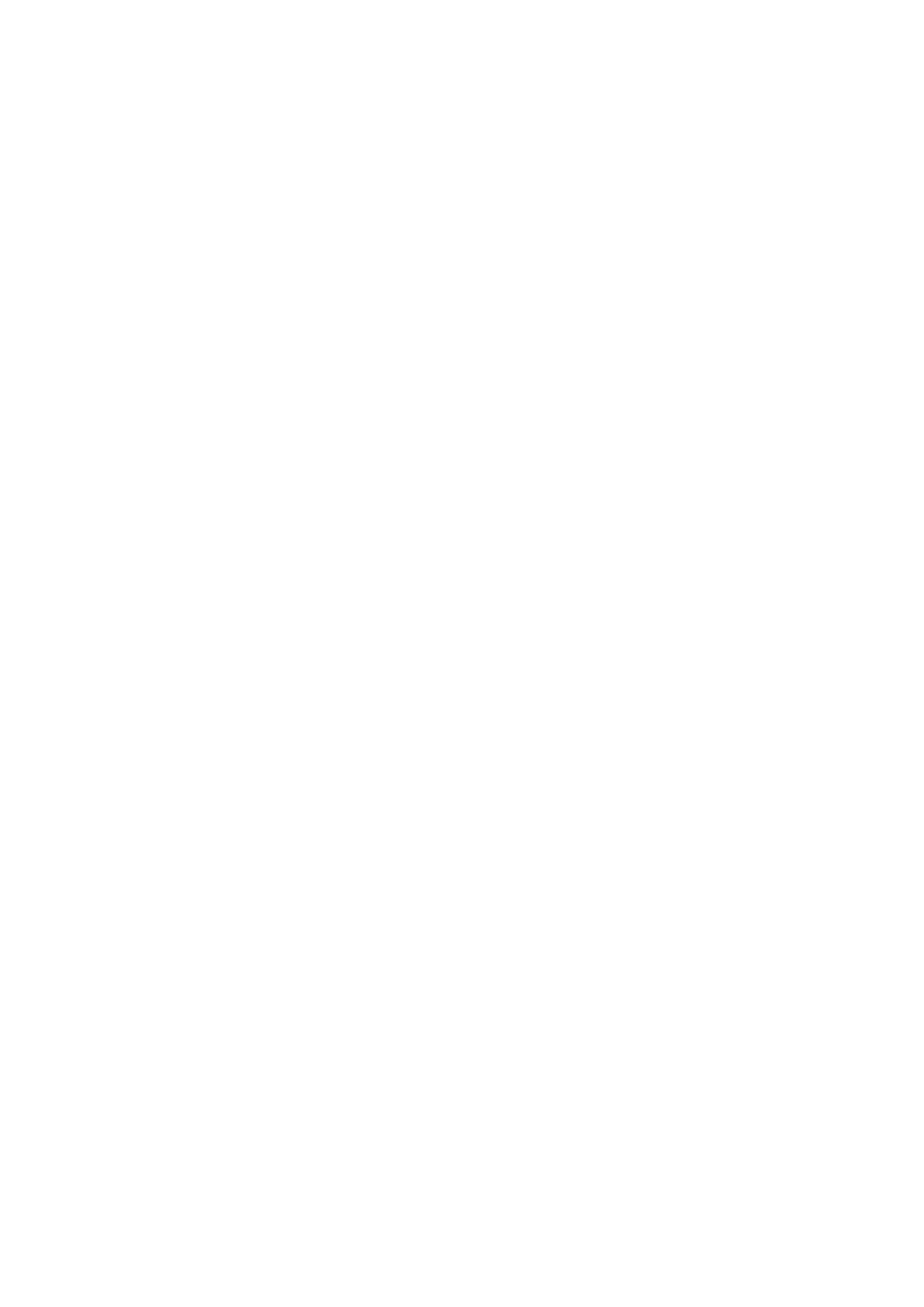# Ecstatic Consumption:

*The Spectacle of Global Dystopia in Contemporary American Literature*

By Pavlina Radia

Cambridge **Scholars** Publishing

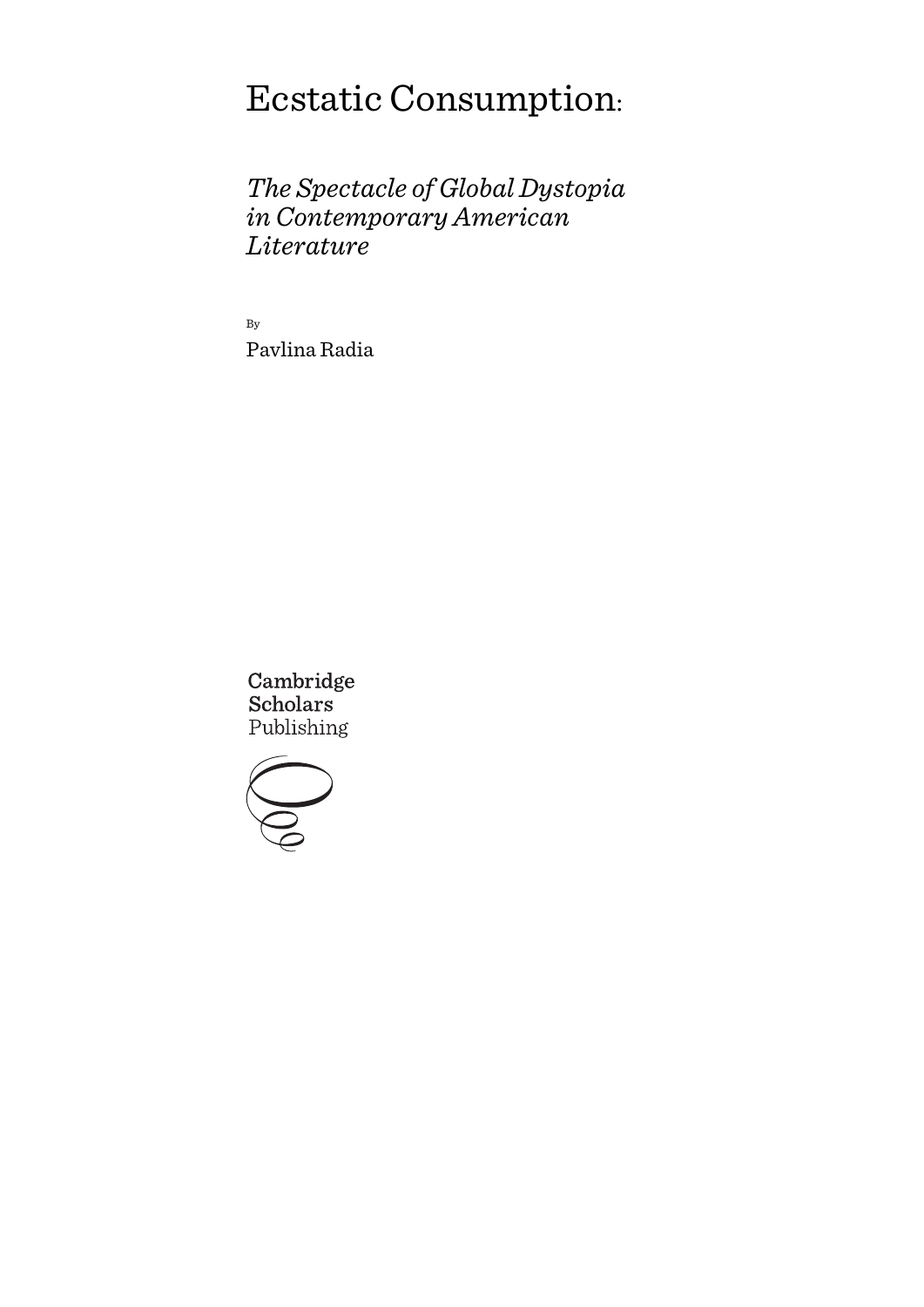Ecstatic Consumption: The Spectacle of Global Dystopia in Contemporary American Literature

By Pavlina Radia

This book first published 2016

Cambridge Scholars Publishing

Lady Stephenson Library, Newcastle upon Tyne, NE6 2PA, UK

British Library Cataloguing in Publication Data A catalogue record for this book is available from the British Library

Copyright © 2016 by Pavlina Radia

All rights for this book reserved. No part of this book may be reproduced, stored in a retrieval system, or transmitted, in any form or by any means, electronic, mechanical, photocopying, recording or otherwise, without the prior permission of the copyright owner.

ISBN (10): 1-4438-9796-5 ISBN (13): 978-1-4438-9796-9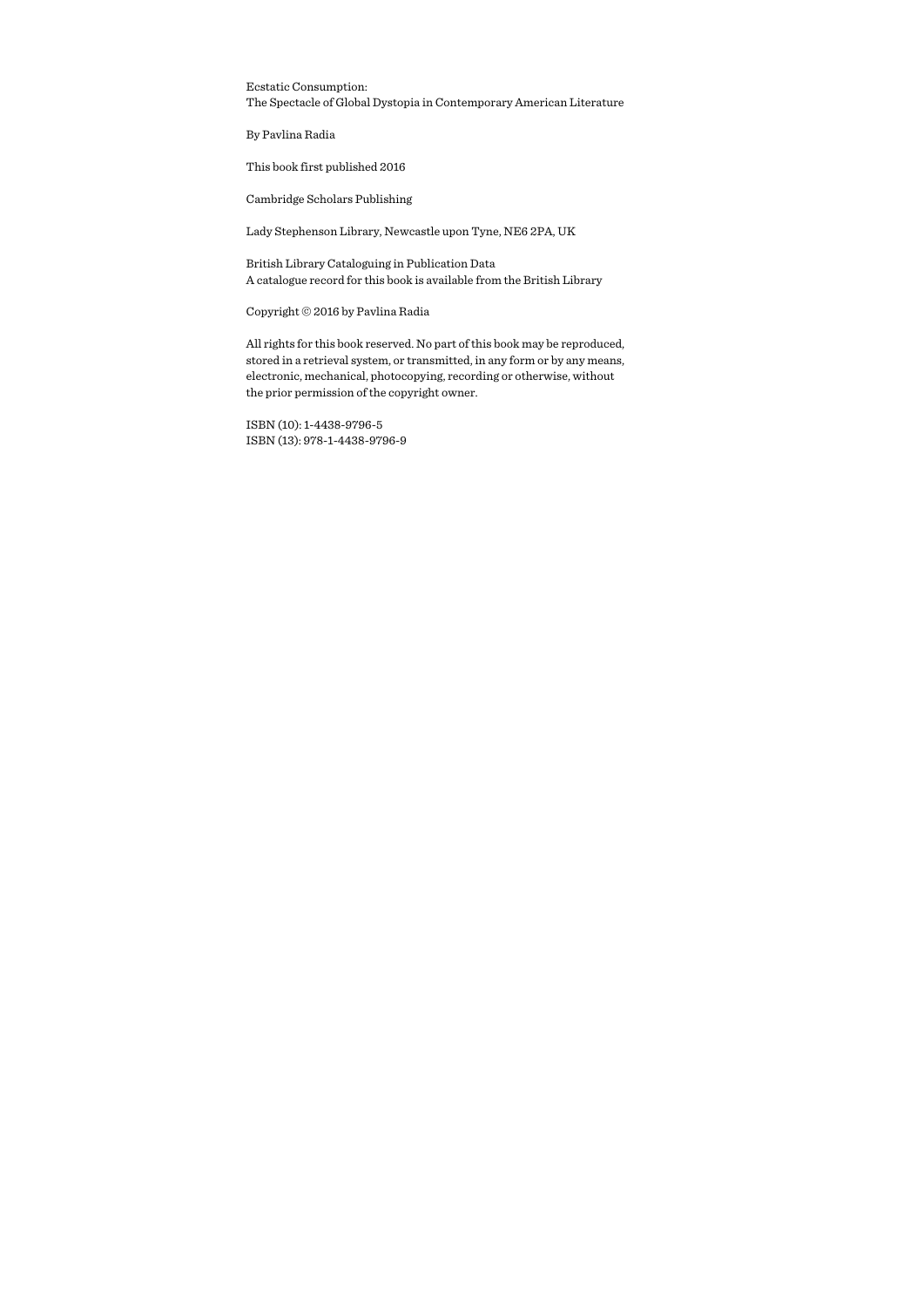# TABLE OF CONTENTS

| Theorizing Ecstatic Consumption and the Spectacle of Global Dystopia<br>in Contemporary American Literature                                            |
|--------------------------------------------------------------------------------------------------------------------------------------------------------|
| <b>Part I: The Spectacle of Consumption</b>                                                                                                            |
| The Ecstatic Gaze in Don DeLillo's The Body Artist and Point Omega                                                                                     |
| Life in the Hills: Sex, Money, and Simulacra in Jane Smiley's Ten Days<br>in the Hills                                                                 |
| Posthuman Identity and the Corporate Fortress in Marge Piercy's<br>He, She and It                                                                      |
| Part II: The Ecstasy of (Multi)Culturalism<br>"Dark as Chocolate": (Multi)Cultural Difference and Global Appetite<br>in Diana Abu-Jaber's The Crescent |
| Racing Alienation and the Politics of Violence in Chang-Rae Lee's<br>Native Speaker                                                                    |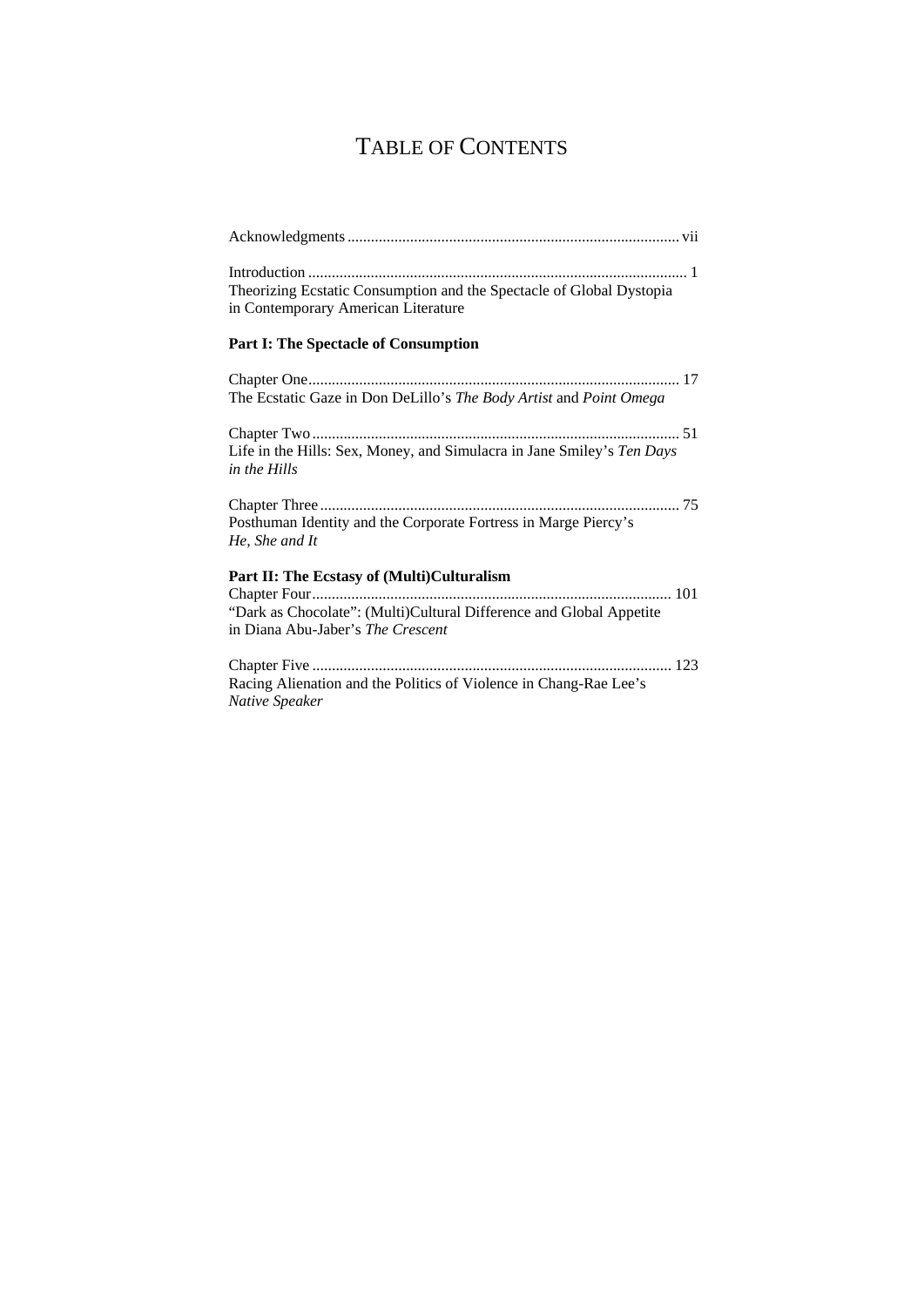## **Part III: The Global Appetite for Dystopia**

| Consuming the Holocaust: The Postmemory Re-Production of Human  |  |
|-----------------------------------------------------------------|--|
| Trauma and the Fire of Formal Indigestion in Shalom Auslander's |  |
| Hope: A Tragedy                                                 |  |
|                                                                 |  |
| History as Spectacle: 9/11 and the Economics of Suffering       |  |
| in Alissa Torres's American Widow                               |  |
|                                                                 |  |
| "The Zero Point; or, a New Beginning"                           |  |
|                                                                 |  |
|                                                                 |  |
|                                                                 |  |
|                                                                 |  |
|                                                                 |  |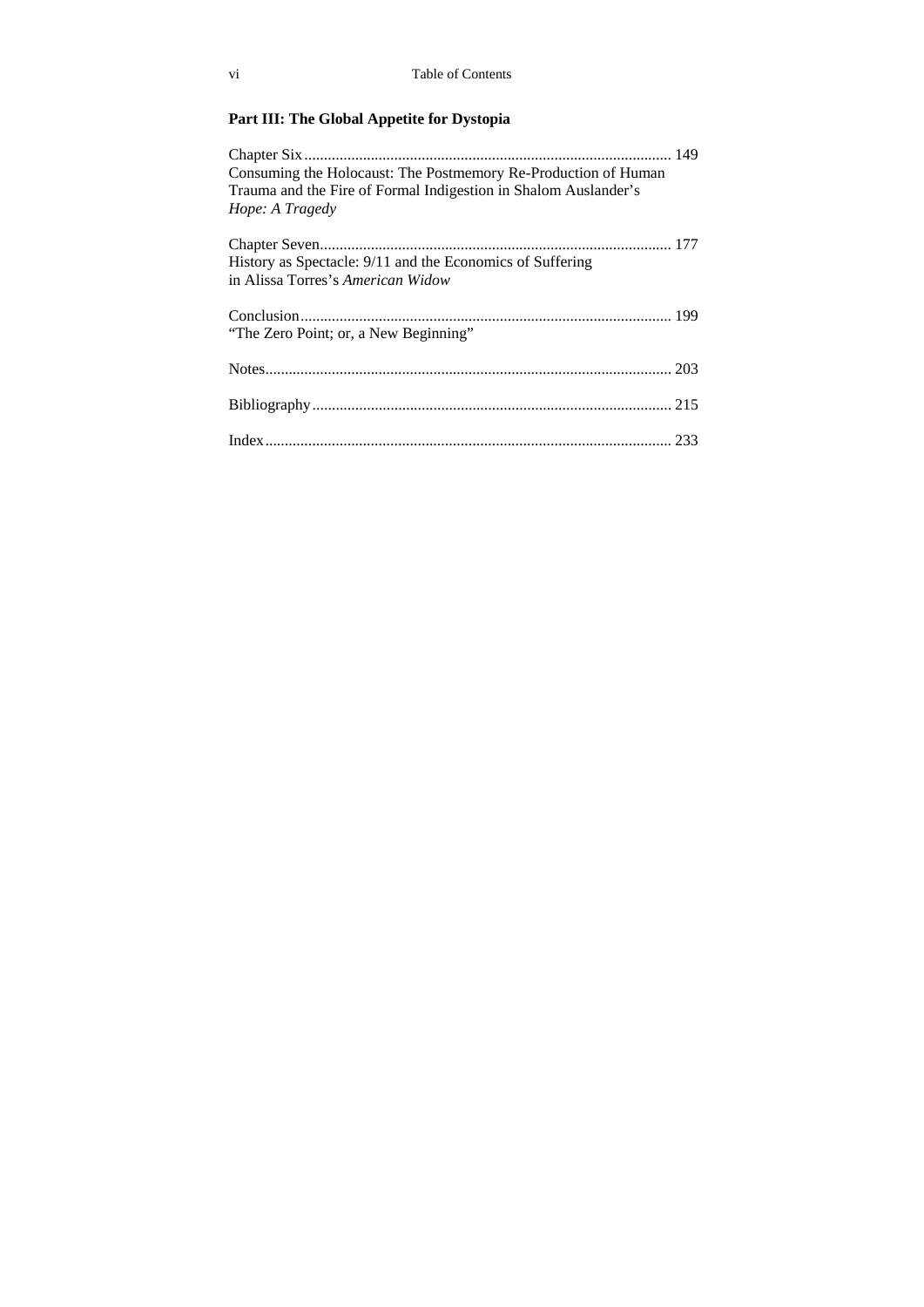### ACKNOWLEDGMENTS

*Ecstatic Consumption: The Spectacle of Global Dystopia in Contemporary American Literature* first emerged as a fourth-year honours seminar topic. While the book is a departure from the many intriguing discussions held in the 2013 and 2015 honours seminars at Nipissing University, the drive to continue puzzling the complexities of our consumer culture and its impact on literature, specifically the ways in which the ecstasy of consumption, its dystopian impulse and emphasis on the spectacle affect contemporary society, was very much nurtured by English Studies students at Nipissing University. Special acknowledgments and thanks go to Alissa Torres who found the course description on the Nipissing University website and, excited to see her book in the honours seminar required readings, offered to Skype into the class for an interview with students. Her brilliant mind and soulful kindness are unparalleled.

Only a small segment of the book has been published elsewhere: "Doing the Lady Gaga Dance: Postmodern Transaesthetics and the Art of Spectacle in Don DeLillo's The Body Artist" appeared in the January 2014 issue of *Canadian Review of American Studies/CRAS 44*(2) (pp. 194–213). My special thanks go to Maureen Anne Mahoney, the editor of the CRAS Special Issue, "Aesthetics of Renewal; or, Everything Old Is New Again," for believing in the article and for her editorial comments. The article was seminal in the book's overall trajectory.

Special acknowledgments must be extended to the editorial board and reviewers of Cambridge Scholars Publishing. Special thanks go to Kristy Lynn Hankewitz for her keen editorial eye, insightful advice, and proofreading skills. Last but not least, special thanks go to Nipissing University and the Nipissing University Research Grant (2015–2016) that made the completion of the book possible.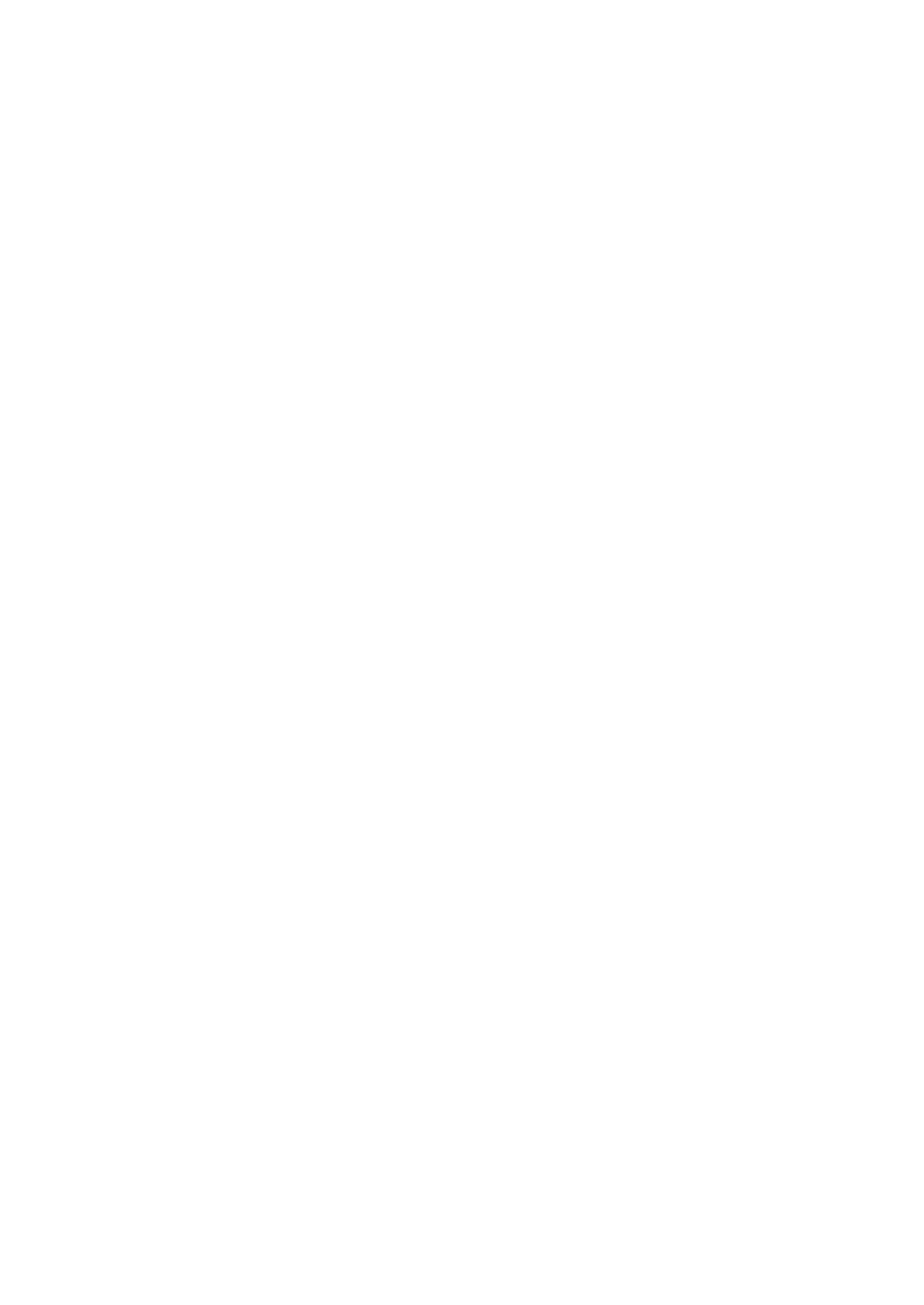## **INTRODUCTION**

## THEORIZING ECSTATIC CONSUMPTION AND THE SPECTACLE OF GLOBAL DYSTOPIA IN CONTEMPORARY AMERICAN LITERATURE

The spectacle as a tendency to *make one see* the world by means of various specialized mediations (it can no longer be grasped directly), naturally finds vision to be the privileged human sense which the sense of touch was for other epochs.

—Guy Debord (1983), *Society of the Spectacle*, p. 18

We are no longer in the drama of alienation, we are in the ecstasy of communication.

—Jean Baudrillard (2008), *Fatal Strategies*, p. 92

If the  $20<sup>th</sup>$  century was a century of simulacra, the new millennium is the era of the spectacle, or what Guy Debord (1983) defines as "the concrete inversion of life, and as such, the autonomous movement of the nonliving" (p. 2). The word "spectacle" comes from the Latin "spectaculum" (meaning a "thing seen" or a "show"), but it also refers to a "thing being capable of being seen" or a "means of seeing" ("Spectacle," n.d.). From reality television and billboard advertisements to online elections, YouTube, and selfies, contemporary culture thrives on mass spectacles whether they be displays of power or entertainment. Historically, the spectacle has been associated with various rituals—Dionysian rites, the Olympic Games, Gladiatorial Games, medieval mystery plays, sports, and theatre. The role of such rituals was to demonstrate the prowess of the state or to assert the authority of the sovereign, as well as to serve as a distancing device during periods of crisis and from the crisis itself (Fischer-Lichte, 2005, p. 90). The spectacle mirrored reality, but it also inevitably transformed it by putting it on display. Dionysian rites celebrated the dissolution of boundaries while simultaneously commenting on social violence. Similarly, medieval mystery plays delivered morals based on historical events and social or individual crises. From its inception, the spectacle was both a ritual and a performance. In the digital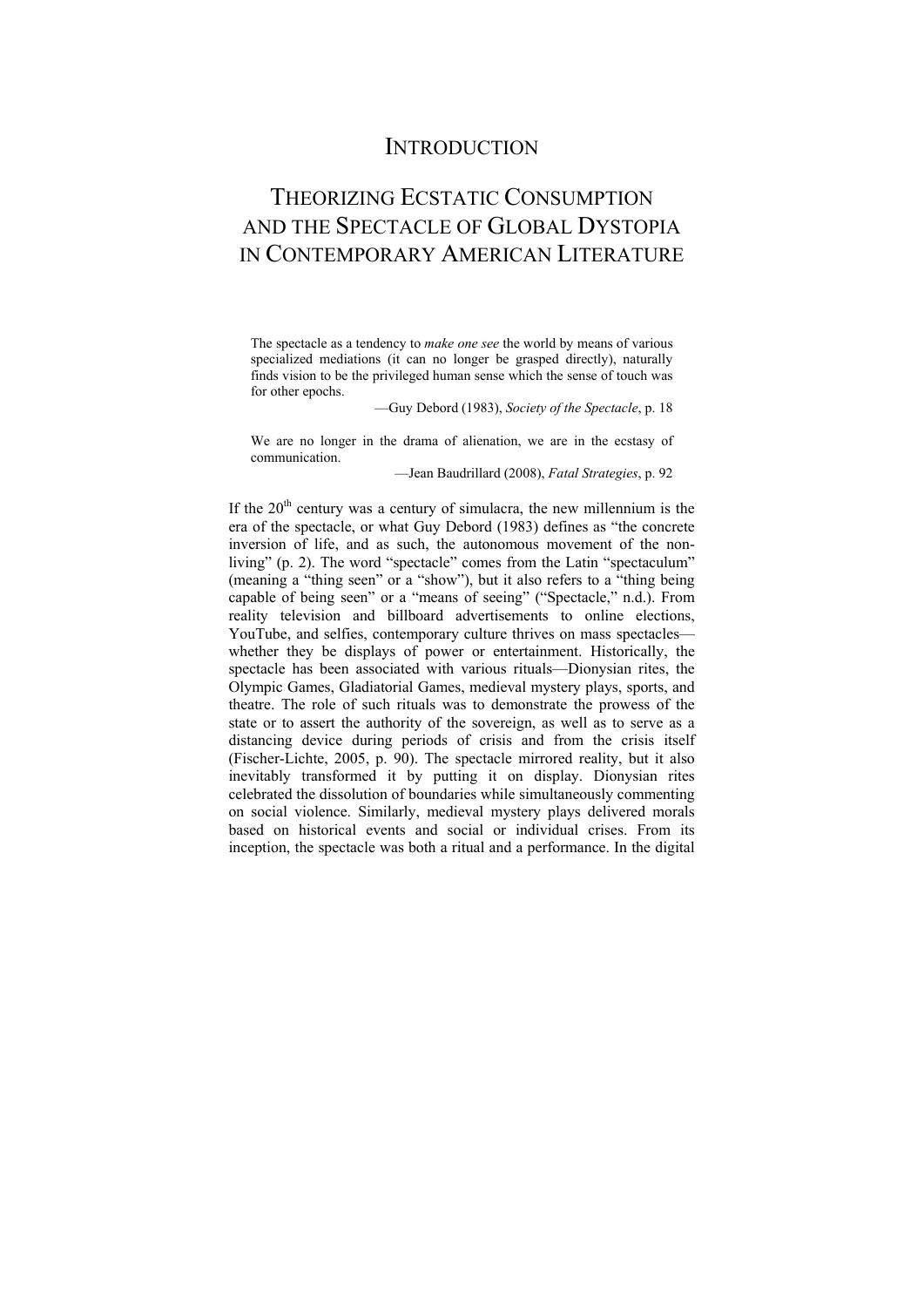#### 2 Introduction

age, however, the spectacle has taken on a new dimension. What defines contemporary culture is the emphasis on mediation rather than representation. As Debord (1983) notes in his seminal study, *Society of the Spectacle*, contemporary culture relies on "a generalized sliding of *having*  into *appearing*, from which all actual 'having' must draw its immediate prestige and its ultimate function" (p. 17). As critics continue to lament, postmillennial culture is the culture of the image, fed by the capitalist imperative to consume.<sup>1</sup> This imperative is frequently mediated and enhanced by mass media, the ultimate purveyors of the "generalized sliding of *having* into *appearing*" as Debord (1983) suggests (p. 17). In the digital age, the spectacle is a means of being.

Not surprisingly, fascination with the culture of spectacle also pervades contemporary American literature. Authors including Don DeLillo, Jane Smiley, Marge Piercy, Diana Abu-Jaber, Chang-Rae Lee, Shalom Auslander, and Alissa Torres question the ways in which literature has become complicit in the iconic drive for a bigger, better spectacle. As this book shows, this drive is frequently exemplified in the form of what Jean Baudrillard in *The Transparency of Evil* (1993) calls a "materialization of aesthetics" (p. 18), or in a lust for narratives of resistance that subvert but simultaneously reinscribe the consumerist drive for spectacle that packages anything from an intimate human experience to traumatic historical events as a commodity or a spectacle to be consumed.

As cultures and borders become increasingly globalized, the world is not only shrinking, but the human subject is also teetering on the edge between life and non-life, as technology, the Internet, and cyberspace redefine the boundaries of humanity, ethics, and being. In the world of commodity, corporate logic, and cyborgs, the very notion of identity is frequently turned into a spectacle. Yet, it is also simultaneously mobilized by the search for what Jean Baudrillard (2008) describes as the "ecstatic" form that materializes aesthetics. The ecstatic, Baudrillard argues, is a particular kind of "immoral" ethic that commodifies the aesthetic in the name of "realer than real" and "more than more" (p. 10). What does such an ethic do to the aesthetic value of art? Why is there such a desire for staging consumption incessantly, or, to put it in Baudrillard's terms, ecstatically? In what way does this drive co-opt dystopia as a new utopia? How does this co-optation inflect and deflect gender, ethnic, racial, power, and class relations? Why the preoccupation with ecstasy no matter how dystopian? Such themes and queries pervade this critical study. Through a close reading of selected works by contemporary American authors, this book examines how these authors' narratives respond to these ecstatic dystopias, but it also considers how they challenge and exceed the generic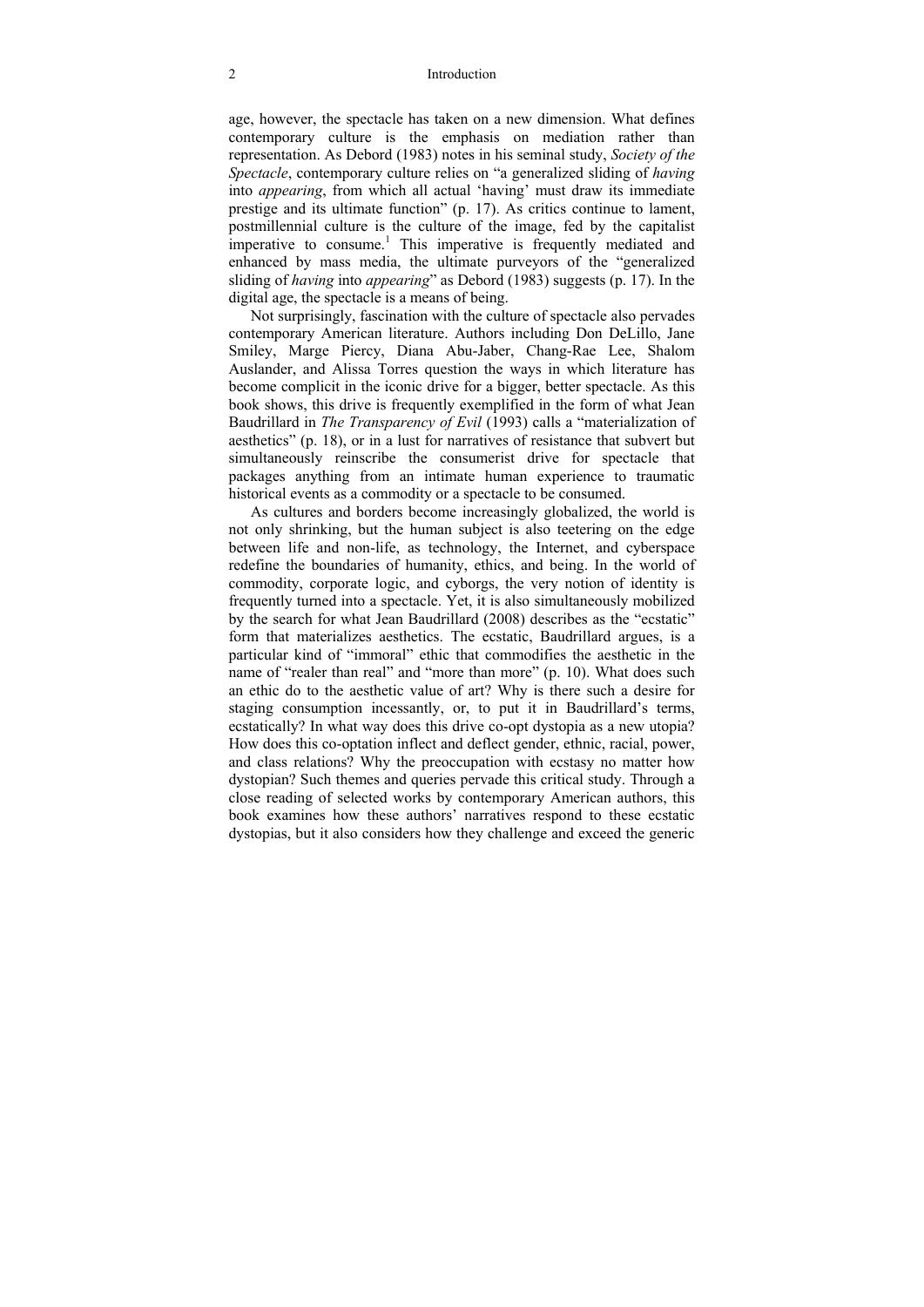limits of *form* by blurring the line between poetry and fiction, cinematic production and fictional representation, and graphic novel and theatre.

As the previously mentioned authors' works show, the tendency to unify the world as a global village has had both positive and negative effects. On the so-called march to the global utopia, individual and globalized subjects are not only consumed but also encouraged to consume "ecstatically" rather than conspicuously. Although Thornstein Veblen's *The Theory of the Leisure Class* (1899), which emphasizes the importance of middle class leisure as a driving force in the politics of consumerism, was applicable to  $20<sup>th</sup>$  century North America, the new millennium encourages us to deploy commodity culture as a means of self-validation and authentication, but also to embrace consumption in all of its excesses—ecstatically. In 2007, Paul Virilio aligned "ecstatic consumption" with the 21<sup>st</sup> century's push towards the ultimate reversal of private and public, national and global, personal and collective, "where the local is the exterior, and the global the interior of a finite world" (p. 51). As he noted, "By accelerating, globalization turns reality inside out like a glove. From now on, your nearest and dearest is a stranger and the exotic, a neighbour" (p. 51). Drawing on Paul Virilio (2007), Glenn and Kingwell (2008) point to the persistent, hysterical production of consumer appetite that promises to "take us beyond ourselves, towards the selves we wish to be" (p. 20), while noting the amplification of "ecstatic consumption" by the power of mediation performed by "the media surround" (p. 20). In their words, the new millennium is informed by the "conditions of hysterical commutation," where "there is no difference between production and consumption" (p.  $21$ ).<sup>2</sup> To put it differently, in the  $21<sup>st</sup>$  century, consumption is *ecstasy*—the ultimate drug and the addiction to it.

Before pursuing this argument further, it might be useful to explore the etymology of the word "ecstasy," as its various permutations will be crucial to this study. According to the Oxford English Dictionary, ecstasy comes from the Greek *existanai*, meaning "to displace, but also to astonish, entrance"; "to be outside oneself." In Latin, *extasis* means "terror" or trance" ("Ecstasy," n.d.). In both languages, ecstasy has a double meaning—both a positive and negative, utopian and dystopian connotation—as astonishment, on the one hand, and terror, on the other. This is similar to the pursuit of the global idyll: what is idyllic to some might be nightmarish to others. The increasing erosion of cultural, national, and geographic borders has unquestionably widened economic possibilities, but it has also generated new power asymmetries (Braidotti, 2006, p. 91). These asymmetries are reinforced through state and culture politics, which are further institutionalized by the cinema and mass media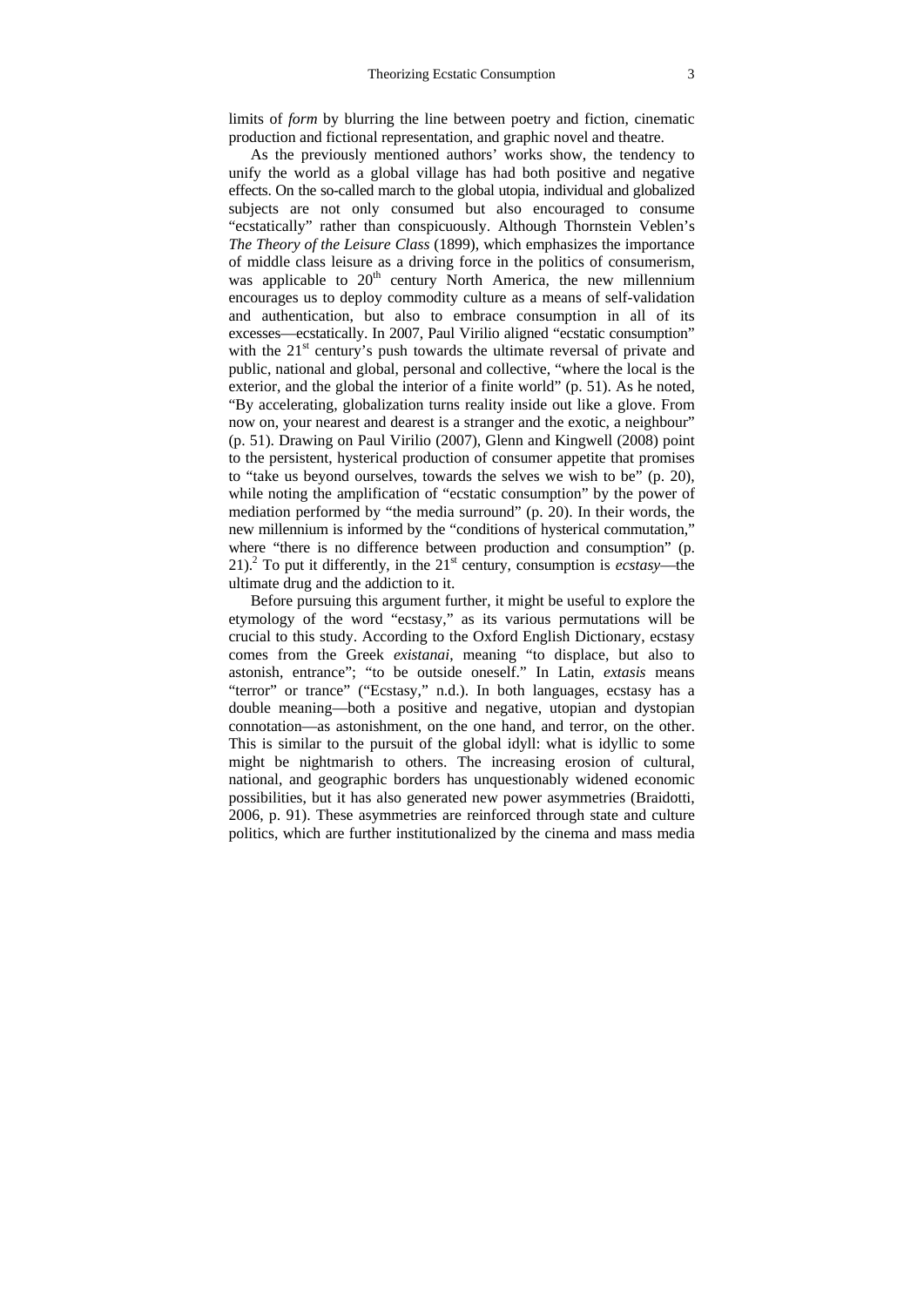#### 4 Introduction

industry (Beller, 2006, p. 9). As Jonathan Beller (2006) has noted, the world of illusion has become another means of institutionalizing power disparities and class, racial, and gender hierarchies (p. 9). In his terms, "the overall effect of an ever-increasing quantity of images is the radical alienation of consciousness, its isolation and separation, its inability to convincingly 'language' reality and thus its reduction to something on the order of a free-floating hallucination" (Beller, 2006, p. 15). While modernity aspired to "fix" radical alienation through aesthetics by assigning an ethical value to narratives, contemporary literature and the arts are no longer immune to the impact of commodity culture amplified by globalization. In fact, they are equally susceptible to the consumerist imperative. In his seminal work, *Postmodernism, or, The Cultural Logic of Late Capitalism*, Fredric Jameson (1991) pointed out that

[a]esthetic production today has become integrated into commodity production generally: the frantic economic urgency of producing fresh waves of ever more novel-seeming goods (from clothing to aeroplanes), to ever greater rates of turnover, now assigns an increasingly essential structural function and position to aesthetic innovation and experimentation. (p. 4)

The ambiguous nature of aesthetic production, particularly its complicity in commodity production, is reflected in the literary works this book examines—works that in many ways testify to the recent epistemological changes in American society while simultaneously asking questions about the increasing preoccupation with the commodity culture of which American society is clearly the ultimate embodiment.

In exploring both literary and cultural narratives that depend on but also comment on the culture of the spectacle, *Ecstatic Consumption: The Spectacle of Global Dystopia in Contemporary American Literature* draws on Jean Baudrillard's (2008) notion of ecstatic consumption as being no longer just excessive, but rather excrescent (i.e., growing out of itself) and immoral, in that it is no longer preoccupied with opposites but rather with superlatives. We want "realer than real," "more than more"; we want the best, the fastest, the latest, and so forth (Baudrillard, 2008, p. 10).<sup>3</sup> In Baudrillard's terms, "The ecstatic form is an immoral form, while the aesthetic form always implies the moral distinction between the beautiful and the ugly" (2008, p. 10). What such an ethic does to the aesthetic is a prominent question that underpins this study. Why the desire for staging consumption incessantly, ecstatically? In what way does this drive co-opt dystopia as a new utopia? How does this co-optation inflect and deflect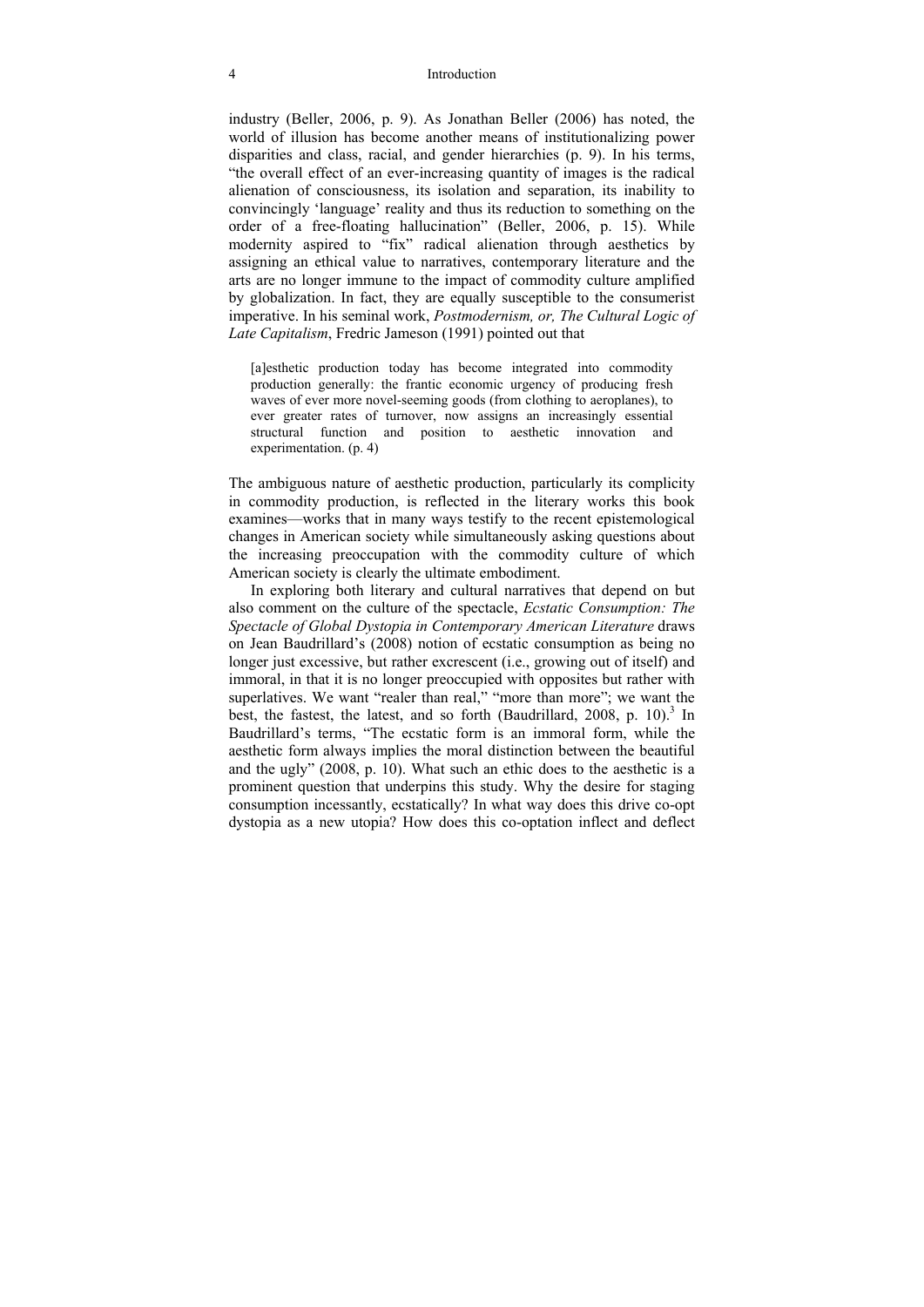gender, ethnic, racial, power, and class relations? Why the preoccupation with ecstasy, no matter how dystopian?

Through a close reading of selected works by the above-mentioned contemporary American authors, this book examines how their narratives respond to these ecstatic dystopias, as well as how they challenge and exceed the generic limits of form by blurring the line between reality and fiction, cinematic production and fictional representation, and graphic novel and theatre. While the narratives of Don DeLillo (2001, 2010) and Marge Piercy (1991) explore characters who are part cyborgs, part human puppets, estranged by cinematic and cybernetic modes of production, Jane Smiley's *Ten Days in the Hills* (2007) takes us to Hollywood's finest parties, where bliss morphs into nightmare. How the great "Americana" is perceived and appropriated by the non-West is queried in Diana Abu-Jaber's *Crescent* (2003) and Chang-Rae Lee's *Native Speaker* (1995). Finally, Shalom Auslander's mock-historical novel *Hope: A Tragedy* (2012) and Alissa Torres's graphic novel *American Widow* (2008) further problematize how the media drive for the ecstatic co-opts historical atrocities as a global spectacle. In the past, literature has been aligned with an ethical, as well as an aesthetic, imperative; the postmillennial emphasis on "more than more" (i.e., the ecstatic mode of existence) suggests that even the literary arts are no longer safe from the culpability of revelling in the world of images and simulacra wherein the "surplus-value of the commodity" has been transformed "into the aesthetic surplus-value of the sign" (Baudrillard, 1993, p. 17). This book investigates not only how this transformation affects gender, racial, and class relations, but also how it impacts the representation of historical events.

#### **Contemporary American Literature and the Culture of Spectacle: A Brief Historical Context**

Contemporary American literature is frequently deployed as postmodern or, in other words, as a product of postmodernity's break with modernity.4 A defining feature of postmodern narratives is the rejection of linearity and an emphasis on history and historical events as being subject to representation, obfuscation, and potentially commodification. In *A Poetics of Postmodernism*, Linda Hutcheon (1988) calls such narratives "ex-centric," for they thwart teleology but also force us to acknowledge history as fiction or, in other words, as a sequence of events narrated from a particular (and subjective) point of view. If modernists are preoccupied with inner reality,—that is, with the characters' interior stream of consciousness—then postmodernists emphasize the inaccessibility of reality.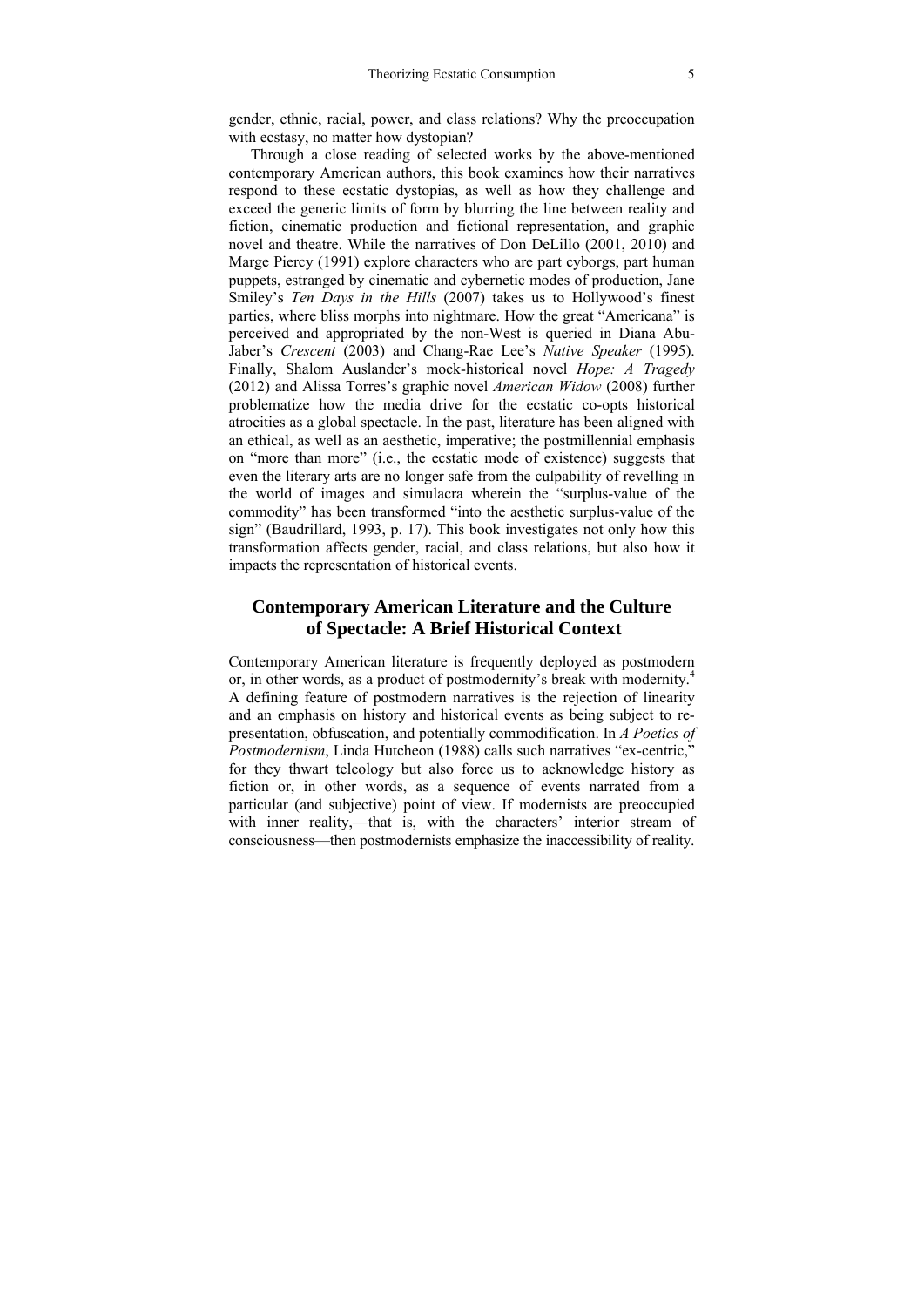Reality for postmodernists is accessible only in its mediated form as an incomplete, fragmented, and multivoiced representation.

From the 1990s on, the effects of globalization have inevitably redefined postmodern culture (particularly its counter-narrative, counterhegemonic aspect) as equally complicit in the increasing push for commodification and ecstatic consumption**.** After the collapse of the Eastern Bloc, the preoccupation with the first and third worlds brought "global" concerns and realities onto the stage. With the persistent and increasing abrogation of national boundaries and their meaning, contemporary American authors are questioning what it means to be American in the  $21<sup>st</sup>$  century while they investigate what remains *American* about contemporary American culture.

Pop culture media and discourses of multiculturalism, both important venues of and vehicles for globalization, have had an extensive effect on contemporary writers like Don DeLillo, Marge Piercy, and Jane Smiley, and so have the discourses of terrorism and assimilation on the works of Diana Abu-Jaber, Chang-Rae Lee, Shalom Auslander, and Alissa Torres. As the works of these authors show, the tendency to unify the world as a global village has exposed discourses of resistance to be frequently complicit in perpetuating oppressive, neo-colonial ideologies. As these writers reveal, literature no longer provides a solid cure for the somnambulist culture of instant gratification, wherein "[t]he spectacle is a permanent opium" (Debord, 1983, p. 44). It entertains an ethical imperative while simultaneously reinscribing the very values of the consumerist culture it criticizes, be it through metafictional commentaries on sociohistorical events or through self-conscious intertextuality and intermedial references to cinema, TV, or the mass media industry. Narrative forms are thus not only subject to spectacle, but they also take on its very form.

On the global stage, the body similarly becomes the ultimate commodity: the fetish of ecstatic consumption. In a world of commodity, corporate logic, and make-believe cyborgs, the very notion of identity is turned into a spectacle yet simultaneously mobilized by the search for ecstatic avatar (anti)forms. Whether these forms provide an escape into a utopian space or further enhance the dystopian ecstasy is a crucial query framing this book. Drawing on Jean Baudrillard's (2008) notion of ecstatic consumption as being no longer only excessive, but rather "excrescent" (i.e., growing out of itself) and potentially unethical, this book investigates the implications of such materialized aesthetics on narrativizing human experience, specifically from a gendered and racialized perspective.

Underlying the notion of the ecstatic form is not only a collective madness—a mass consumption—but also the irrevocability of reversibility.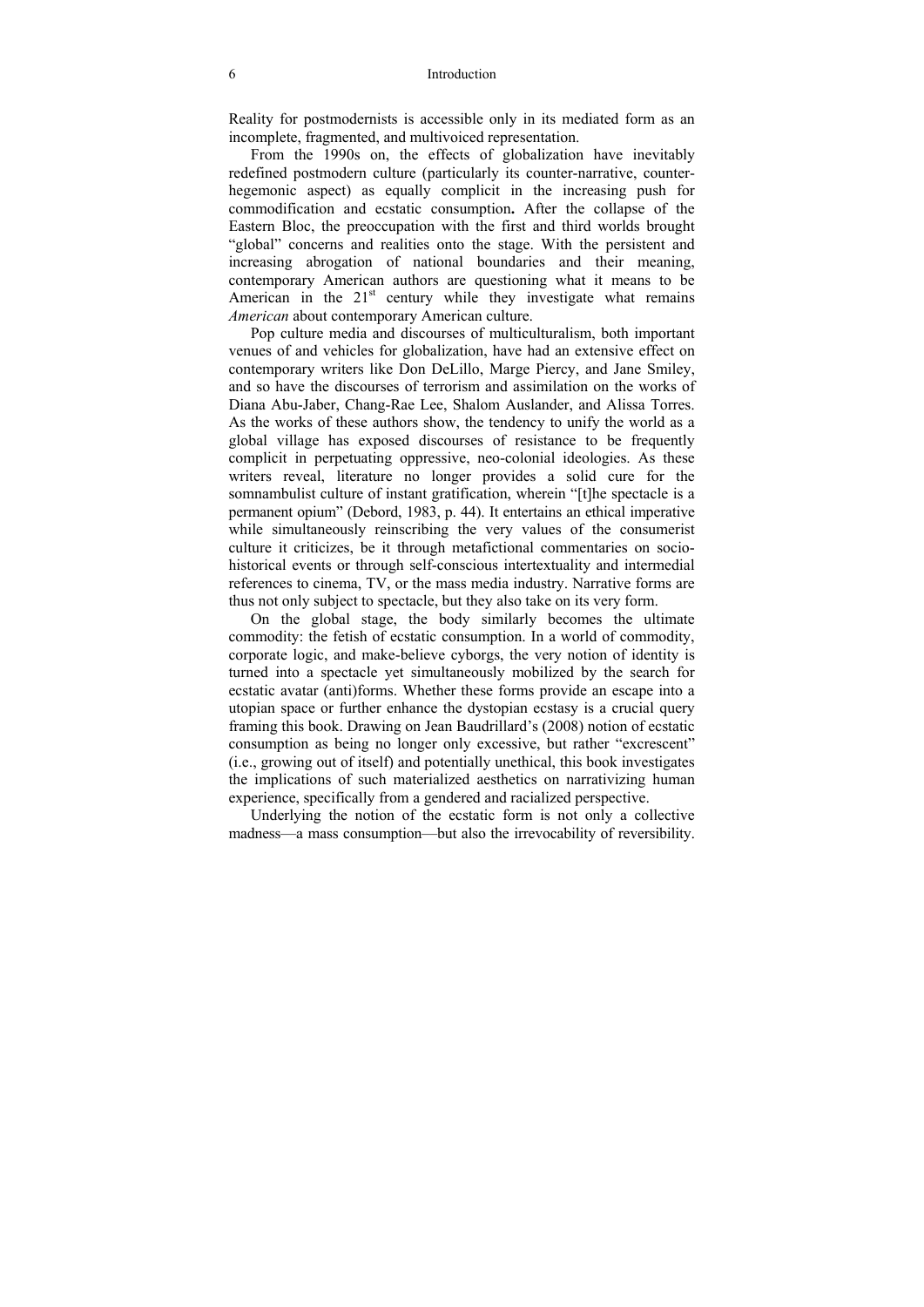This reversibility blurs the line between opposites but also generates paroxysms or complexities that delineate dystopia as a necessary roadblock on the way to utopia, an idea that underpins Fredric Jameson's (2009) notion of utopia as replication. In his essay aptly titled "Utopia as Replication," Jameson (2009) draws on the genetic theory of replication as "the like reproducing as like" but also as having the potential of the like reproducing as *unlike*. His argument is that "dystopia is in reality Utopia if examined more closely," because when we "isolate specific features" as "a different system," we end up seeing the negative as positive (p. 434). Similarly, Baudrillard (2008) argues that this "passion for intensifying, for escalation, for an increase in power, for ecstasy" defines our "time," our century, while at the same time, it "ceas[es] to be relative to its opposite" and thus becomes "positively sublime, as if it had absorbed all the energy of its opposite"  $(p. 27)$ .<sup>5</sup> Such excrescence lies at the heart of the culture of spectacle, as Guy Debord (1983) has emphasized.

But ecstatic excrescence also challenges the notion of the spectacle as defined by Theodor Adorno and Max Horkheimer in their 1944 essay, "The Culture Industry: Enlightenment as Mass Deception." Adorno and Horkheimer align the culture of the spectacle with capitalism, mass media, advertising, and the increasing manipulation of the masses through formulaic narratives. Well-established formulas provide a means of escape while simultaneously strengthening mass deception. In his "Culture Industry Reconsidered," Adorno (1991) further elaborates on the conformist consciousness generated by the culture industry as "imped[ing] the development of autonomous, independent individuals who judge and decide consciously for themselves" (p. 106). While Adorno and Horkheimer's model of the spectacle suggests that the spectators are passive viewers who have no agency in the process of viewing, critics such as Jacques Rancière (2009) and Erika Fischer-Lichte (2005) have pointed out the active role that the audience plays in not only the consumption of the spectacle but also in its construction and coproduction. Digital media in particular have redefined the role that viewers as consumers play in the culture industry. With the rise of the Internet and the spread of self-publishing via social media and self-publishing outlets, consumers have become "prosumers" who co-produce both knowledge and its value (Tapscott & Williams, 2006, p. 4). This "prosumption" has changed how knowledge is produced and interpreted. Moreover, it has redefined the relationship between art and value, commodity and consumption, and mediation and simulation, but also between culture and performance.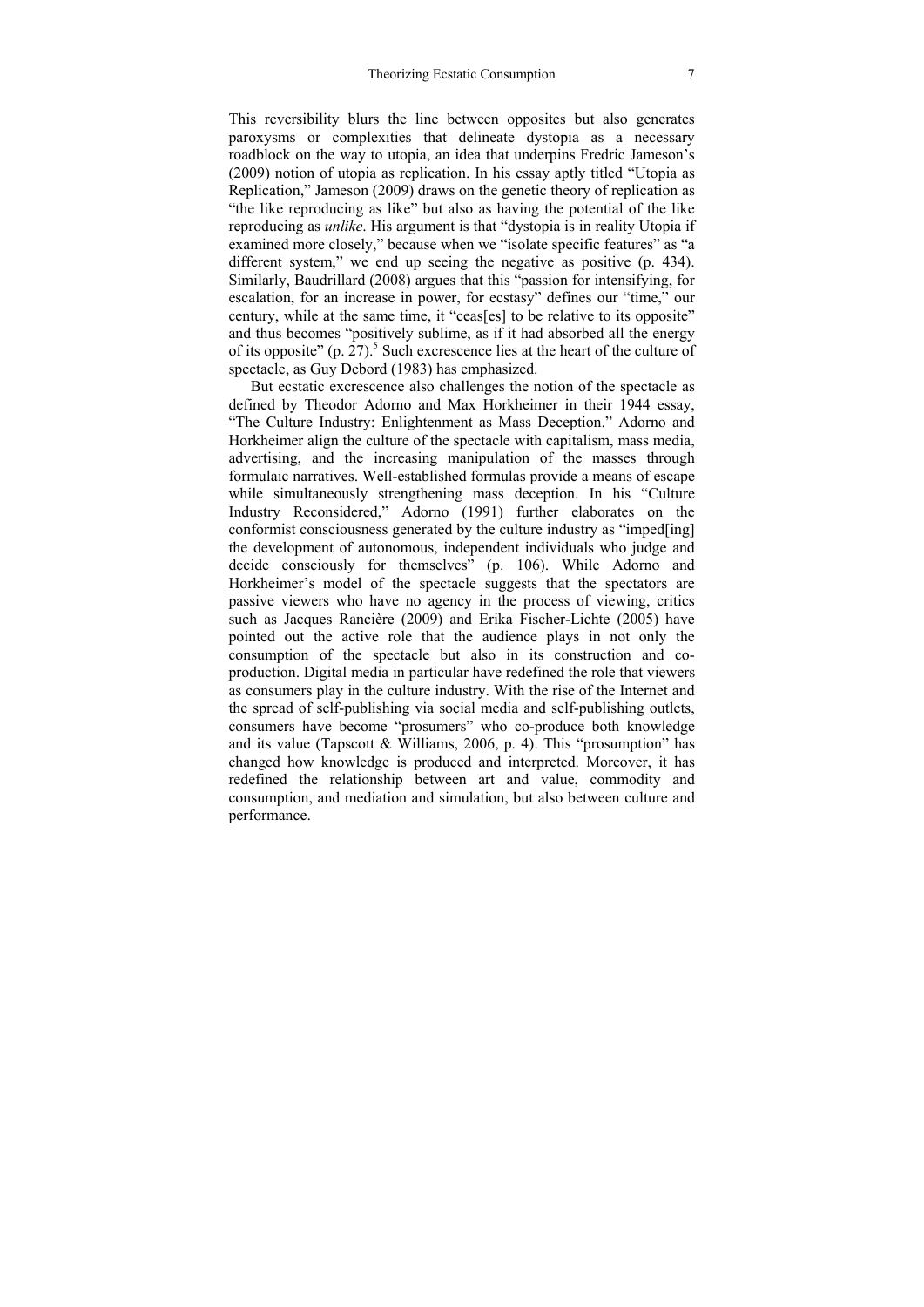#### 8 Introduction

Contemporary American culture is dedicated to intense dramatizations and visualizations of simulated realities, be they based on so-called "personal" experiences (as seen on reality TV shows) or imaginary representation of "events" (as expressed in cinema and literature). Jonathan Beller (2006) suggests that in the age of hypermodernity, the "cinematic mode of production" has become a cultural form codifying our perception of time and space (p. 3). Alienation and desensitization are two major effects of the visual economy driving the culture of spectacle. Both Debord (1983) and Beller (2006) note the ways in which the visual, spectaclist drive separates us from reality. The spectaclist drive not only alienates reality but also commodifies alienation and thus further fetishizes commodification. Furthermore, as Nadia Bozak (2011) notes in her recent study of contemporary culture, the  $21<sup>st</sup>$  century is the era of the "end of editing" that advertises immateriality as its primary modus operandi (p. 141). Bozak (2011) suggests that the emphasis on providing access to the realness of reality or its excess is "an essential dimension of capitalism's operative principle of creative destruction" (p. 146). While Bozak (2011) is concerned primarily with the cinematic medium, literary texts are increasingly striving to subvert the culture of commodification while approximating digital and film media's supposed ability to capture the rawness and messiness of real life.

For centuries, literature has served as an important counterpoint to the capitalist drive for commodification. Postmodern American literature from the 1960s onward was intent on questioning the ways in which the line between high art and mass culture was becoming extremely thin. Authors including Philip Roth, Robert Stone, Norman Mailer, Don DeLillo, and Toni Morrison have aligned literary imagination with the power to resist commodification while simultaneously exposing the consumerist ideology and its impact on culture, gender, and race. Since the arrival of the Internet in the 1990s, however, American writers have been wrestling with the impact of digital media on the very meaning of the word "narrative." Literary critics Richard Ruland and Malcolm Bradbury (1991) note the waning of postmodernism in the wake of radical capitalism. In an age of "cultural glut," they write:

The avant-garde is no longer *avant*, but our political, technological, social and artistic philosophies remain as perplexed as ever by the ironies, paradoxes, indeterminancies. … We are abundant in commodities, clever in the creation of systems; we multiply the technologies of information, … the channels of global interaction. (p. 392)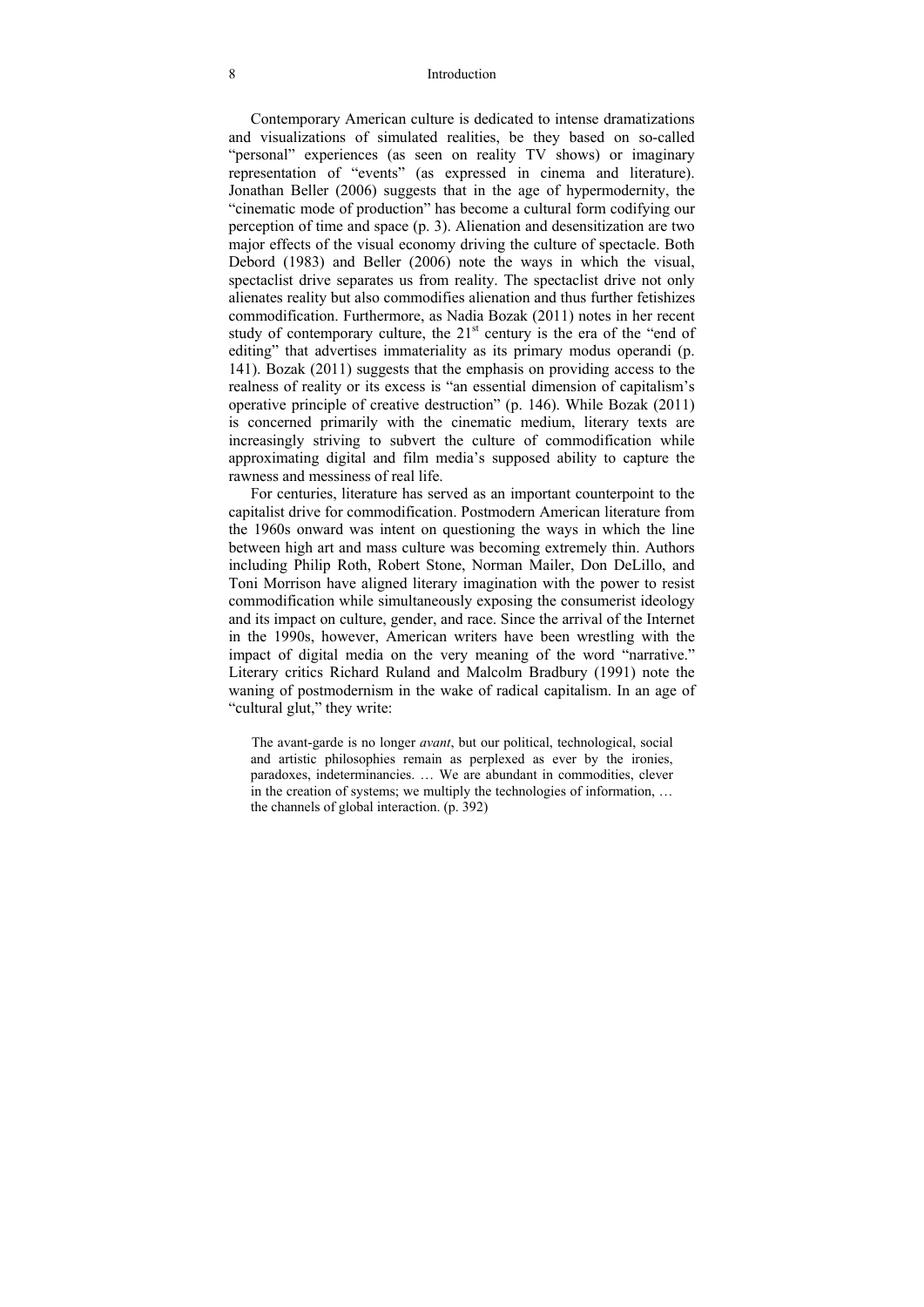The spread of the Internet and the impact of mass media may have ushered us into "an age of no style" (Ruland & Bradbury, 1991, p. 392), but rather than bemoaning the lack of style, perhaps it is worth considering how the increasing spread of digital media blurs the line between literature and/as performance. This book asks how literature employs performance as an essential aspect of its fabric, and how it expresses or challenges its culpability in the culture industry that it critiques and/or celebrates.

If conformity and deception are the primary goals of mass and digital media culture, what is the relationship between performance and mechanization? Is it possible to suggest that the performative function on which many contemporary literary narratives rely provides a means of not necessarily countering but certainly disclosing the ways any form of subversion or rebellion has been co-opted in the name of resistance? Indeed, as Marshall McLuhan (1987) predicted in the early 1960s, "the paradox of mechanization is that although it is itself the cause of maximal growth and change, the principle of mechanization excludes the very possibility of growth or the understanding of change" (p. 11). Scholars like Tapscott and Williams (2006) see the spread of digital social media as a positive shift towards a new way of taking part in society but also as a vehicle for creating new spaces of resistance to the commodity principle; meanwhile, the contemporary American literary writers examined in this study question whether narratives of resistance are not, in fact, co-opted by the commodity principle.

Although their narratives promise to provide a way out of the global dystopia, they are not free from the consumerist drive; in fact, they frequently reinscribe it. The work of Jacques Rancière (2009) on the spectacle, and what he calls "the emancipated spectator" (p. 6), is particularly relevant to the discussion here. In his study of the same title, Rancière questions the limits of emancipation by suggesting that the gaze, no matter how subversive, depends on the "re-appropriation of a relationship to self lost in a process of separation" (p. 6). Such reappropriation, Rancière argues, is germane to the very nature of the spectacle, which rides on exteriority and self-dispossession, radical alienation and separation (p. 17). Rancière here returns to Debord's (1983) notion of the spectacle as a "separation perfected within the interior of man" (p. 20). However, such a separation can be productive, if not a healthy gesture that allows for new openings and interpretations. If, as Debord (1983) emphasizes, the spectacle is a "tendency to *make one see* the world by means of various mediations" (p. 18), it is not surprising that the economy of visual politics—particularly its reliance on the proliferation of images or "promiscuity of signification"—is essential to,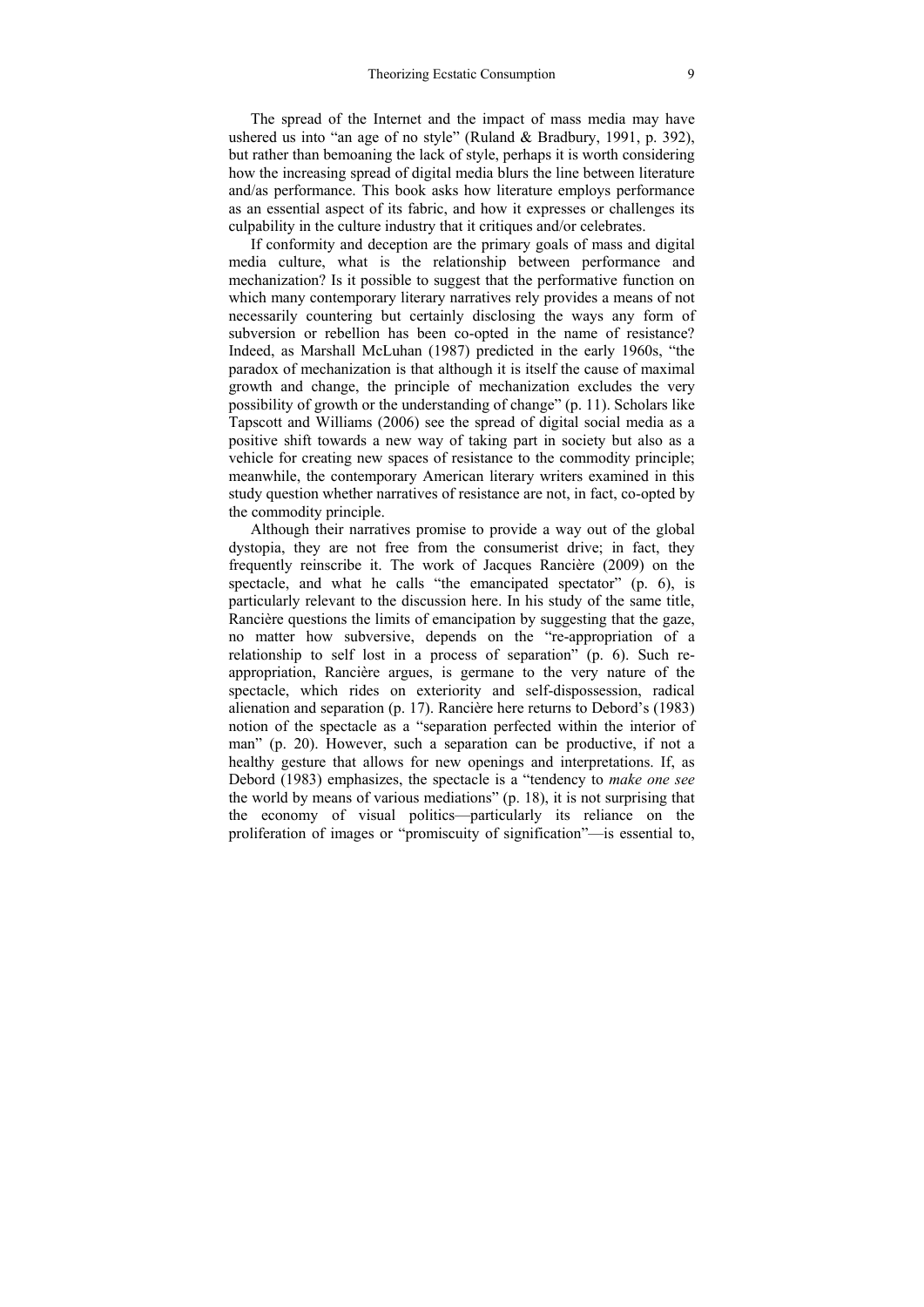in Beller's (2006) words, "languag[ing] reality," (p. 15). The excrescence of the visual upon which the spectacle depends takes on an ecstatic form. The ecstatic form, in its essence, questions ethics: it is based on the logic of "going beyond," reaching a "dead point" of reversibility where narratives, systems, and contradictions enter the zone of exaltation and noncontradiction (Baudrillard, 1993, p. 33). Although violence and destruction drive the ecstatic form, they also point to the ways in which the culture industry annihilates itself through the very mass deception and conformist consciousness it generates. The ecstatic rejects normativity. In this sense, it is not an ideology but rather a frenzied iconography that never quite means what it purports to mean. As icons supplant language, they turn into a pataphysical code where absurdity and reality become one.<sup>6</sup> In other words, although promiscuous logic drives the ecstatic form, it also points to the zones where conformity has turned into a form of resistance and resistance into conformity.

The individual chapters of this book explore how contemporary literary narratives not only respond to but also inevitably reinscribe this promiscuity through the very politics of resistance that their aesthetics strive to undermine. The chapters reveal that while emancipatory performance or an act of resistance promises to challenge stale perspectives and positions, these figurations cannot help objectifying these positions by co-opting and thus simultaneously renewing the very spectacle that it eschews in the first place. $7$ 

Part I of this book, "The Spectacle of Consumption," sets up the argument of ecstatic consumption by highlighting the ways in which contemporary American literature mourns modernity's emphasis on the redemptive aspect of literary narratives. Through close readings of Don DeLillo's *The Body Artist* and *Point Omega*, Jane Smiley's *Ten Days in the Hills*, and Marge Piercy's *He, She and It*, Part I examines the increasing complicity of storytelling in consumer production but also in shaping public opinion about warfare and corporate intervention. In their narratives, DeLillo, Smiley, and Piercy ponder the challenges that art and humanity face in the age of simulacra, digital networks, and military warfare. Echoing Paul Virilio's (2007) emphasis on the interconnection between the corporatization of warfare and its media simulation, these authors' novels debate the impact that the media have on shaping the body politic, but also on individuals and their sense of identity. Questioning the spectaclist drive of the 21<sup>st</sup> century, DeLillo, Smiley, and Piercy critique the encroachment of the public, ever-seeing eye into the private sphere. Their works raise concerns about the constant collusion of emotion with cinematic, audiovisual interactivity, but also expose what Virilio (2007)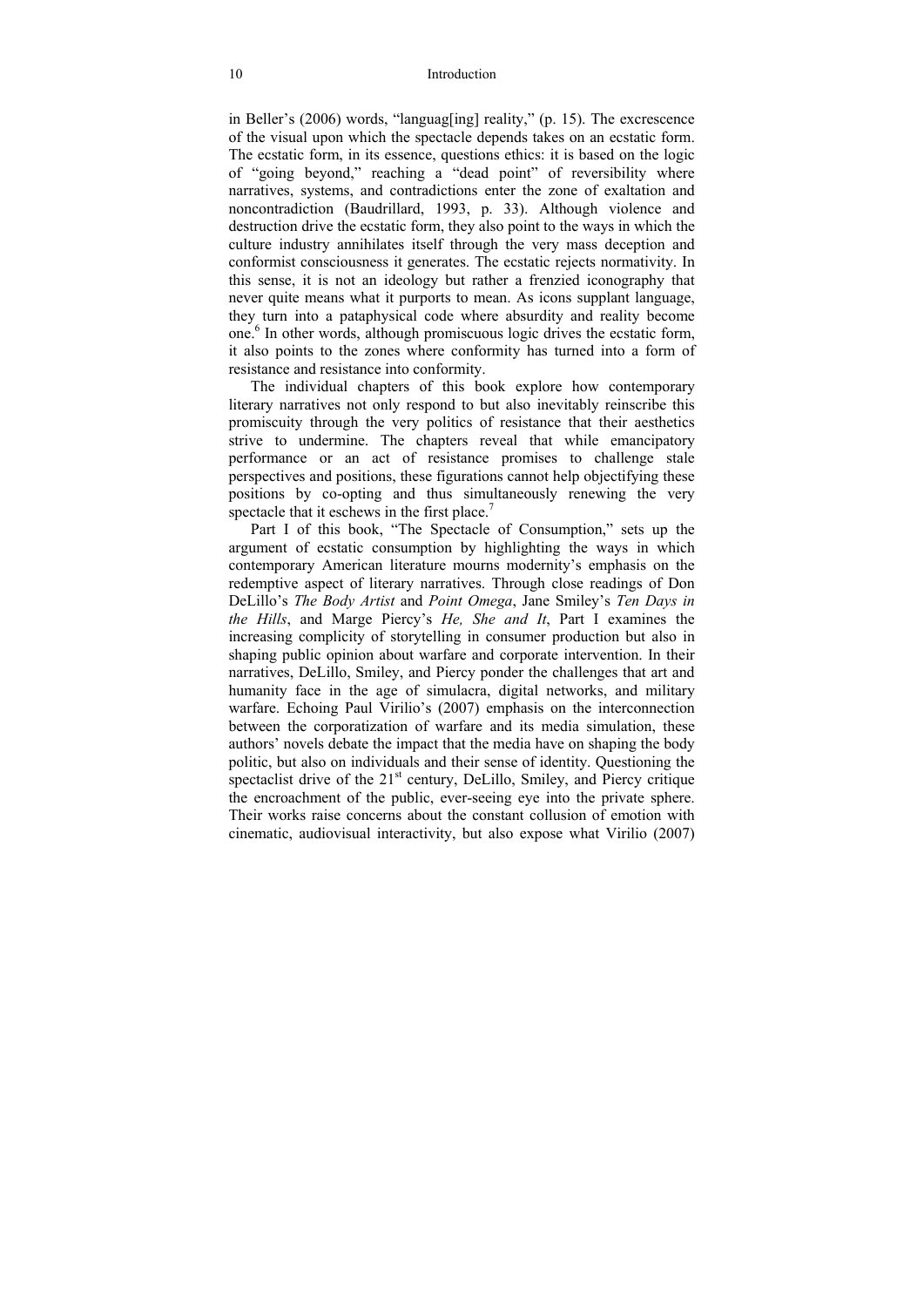refers to as the "tyranny" of information overload and its "synchronization of mindsets" through "the broadcasting of real or simulated threats" (Virilio, 2007, p. 59).<sup>8</sup>

Chapter One, "The Ecstatic Gaze in Don DeLillo's *The Body Artist* and *Point Omega*," investigates the role that the ever-shifting, invasive gaze of the media plays in manipulating reality. The chapter explores how the media gaze encroaches on the private space and thus redefines the private as public, turning the corporeal into an ecstatic, hyperreal spectacle. Both *The Body Artist* (2001) and *Point Omega* (2010) explore the ways in which literature undermines but also inevitably participates in ecstatic consumption by reinscribing—albeit for the sake of critique—mass media discourses from the Hollywood film to performance art. Mourning the end of the private sphere and exposing the glut of economic, political, and information warfare, *The Body Artist* and *Point Omega* comment on the disappearance of humanity into what Virilio (2007) calls "a groundless parallel world, where each individual gets used to inhabiting the accident of an audiovisual continuum, independent of the real space of their life" (p. 51). In both novels, the protagonists wrestle with this parallel reality as they are subsumed into the black hole of simulated realities that they strive to subvert and annihilate.

Chapter Two, "Life in the Hills: Sex, Money, and Simulacra in Jane Smiley's *Ten Days in the Hills*," ushers the reader into the world of Hollywood parties of contemporary celebrity starlets, whose lifestyles revel in consumption, but whose lives are affected by the Bush government's invasion of Iraq. While the war is looming outside, Smiley's characters remain blissfully oblivious to the atrocities—except for Elena and Max, whose frequent pondering of the geopolitics of war provides a refreshing insight into the excesses of Hollywood. Juxtaposing Smiley's characters' rampant sexuality and drive for ecstasy with the dystopian reality of the American war in Iraq, this chapter questions the ethics of media culture that thrives on the ecstatic visualization of everything, from serious historical events to intimate, personal experiences. But it also exposes the ways in which Smiley's (2007) novel indicts the drive for the ecstatic by dangerously reducing serious calamities like wars to what Jerome DeGroot (2008) refers to as "historical pornography" (p. 4).

Chapter Three, "Posthuman Identity and the Corporate Fortress in Marge Piercy's *He, She and It*," explores the increasing impact of digital media on the human subject. As Rosi Braidotti (2013) has argued, the line between humanism and posthumanism is becoming increasingly thin. Debunking what she refers to as "naturalist" and essentialist assumptions about what it means to be a human, Braidotti, building on the work of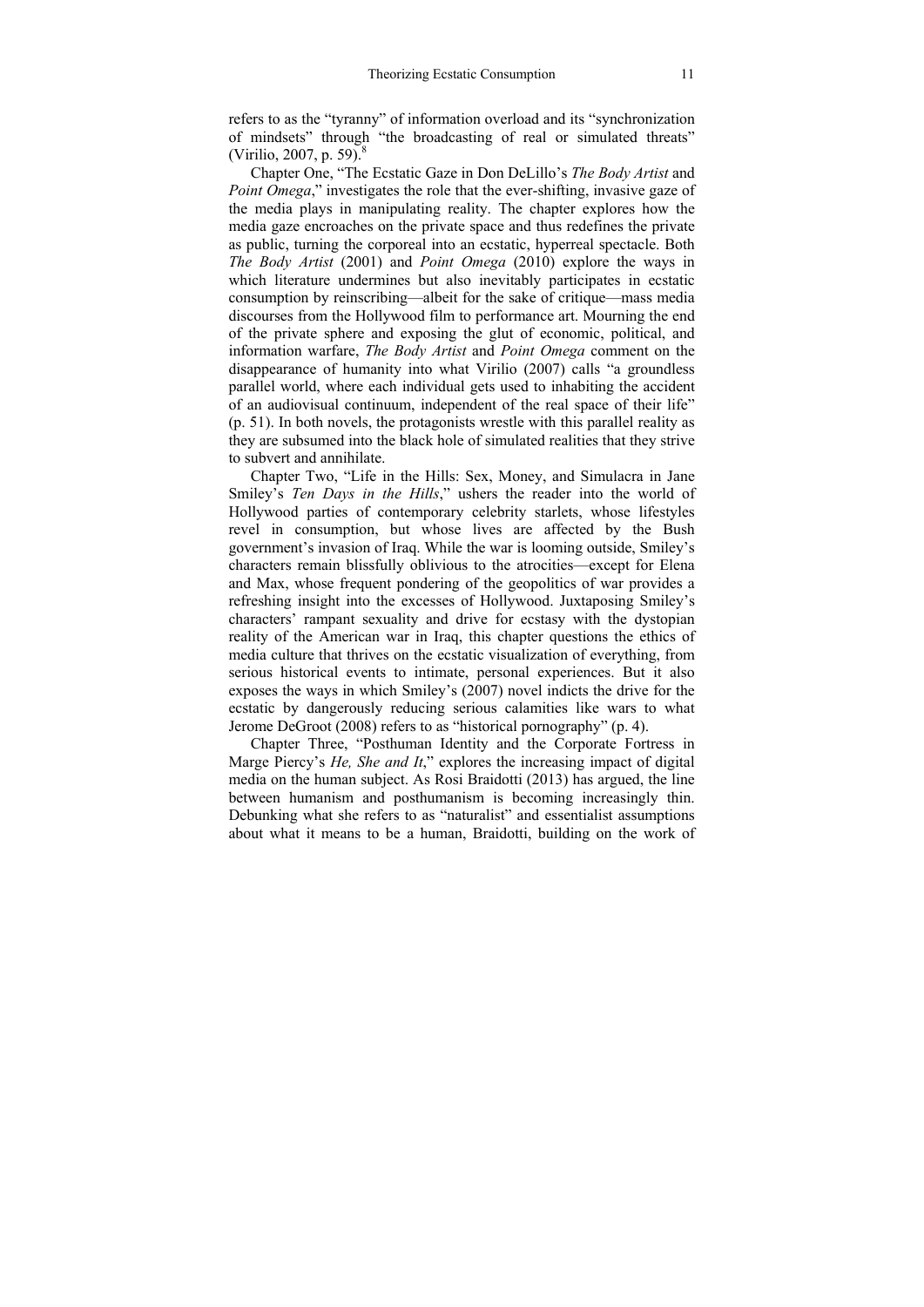Donna Haraway, has become an advocate of a posthumanist approach to identity. In her 1991 novel, *He, She and It*, Marge Piercy not only anticipates these arguments but also imagines what our society will be like in a future governed entirely by genetic engineering and cybertechnology. Examining the link between the rise of global capitalism, genetic engineering, and posthuman culture, Piercy's novel provides a cautionary note that problematizes the very tenets of the future of posthumanist society.

Part II, "The Ecstasy of (Multi)Culturalism," examines the global staging of American consumerism and its dependence on tokenizing difference, be it through the rhetoric of resistance or multiculturalism. Pervading Chapters Four and Five are questions concerning how this global staging of American consumerism affects cultural minorities and how their cultures are frequently commodified. Examining the challenges of multicultural politics through the novels of Diana Abu-Jaber and Chang-Rae Lee, Part II focuses on mapping what Sara Ahmed (2004) calls "affective economies [of difference]," which shape contemporary America's national and cross-cultural politics (p. 8). Building on Ahmed's (2004) argument that multicultural policies frequently revert to various forms of nationalism whereby the multicultural subject is socially and culturally marked as a potential "sign of disturbance" (p. 134), Chapters Four and Five discuss the exigencies of (multi)culturalism by highlighting the precarious and emotional terrains of Arab-American and Asian-American diasporic communities as they straddle various cultural, ethnic, racial, and gender divides.

Chapter Four, "'Dark As Chocolate': (Multi)Cultural Difference and Global Appetite in Diana Abu-Jaber's *The Crescent*," examines how media culture both represents and frequently tokenizes transnational subjects. Crucial to understanding the significance of *The Crescent* (2003) is the work of the postcolonial critic Sara Ahmed, whose acute analysis of postcoloniality and multicultural discourses as being trapped in and by the politics of colonialism is particularly useful in unpacking Abu-Jaber's poetic yet complex commentary on the Arab-American diaspora. The chapter argues that Abu-Jaber's novel interrogates the foreigner as food by countering the western appropriation of the foreigner as the Other whose difference must be policed, managed, or ultimately consumed by the global market. This chapter asks how diasporic communities participate in but also deflect western consumerism, while simultaneously exposing the ways in which the postcolonial rhetoric of multiculturalism co-opts what Ella Shohat (2006) calls "universalizing categor[ies]" of hybridity (p. 242).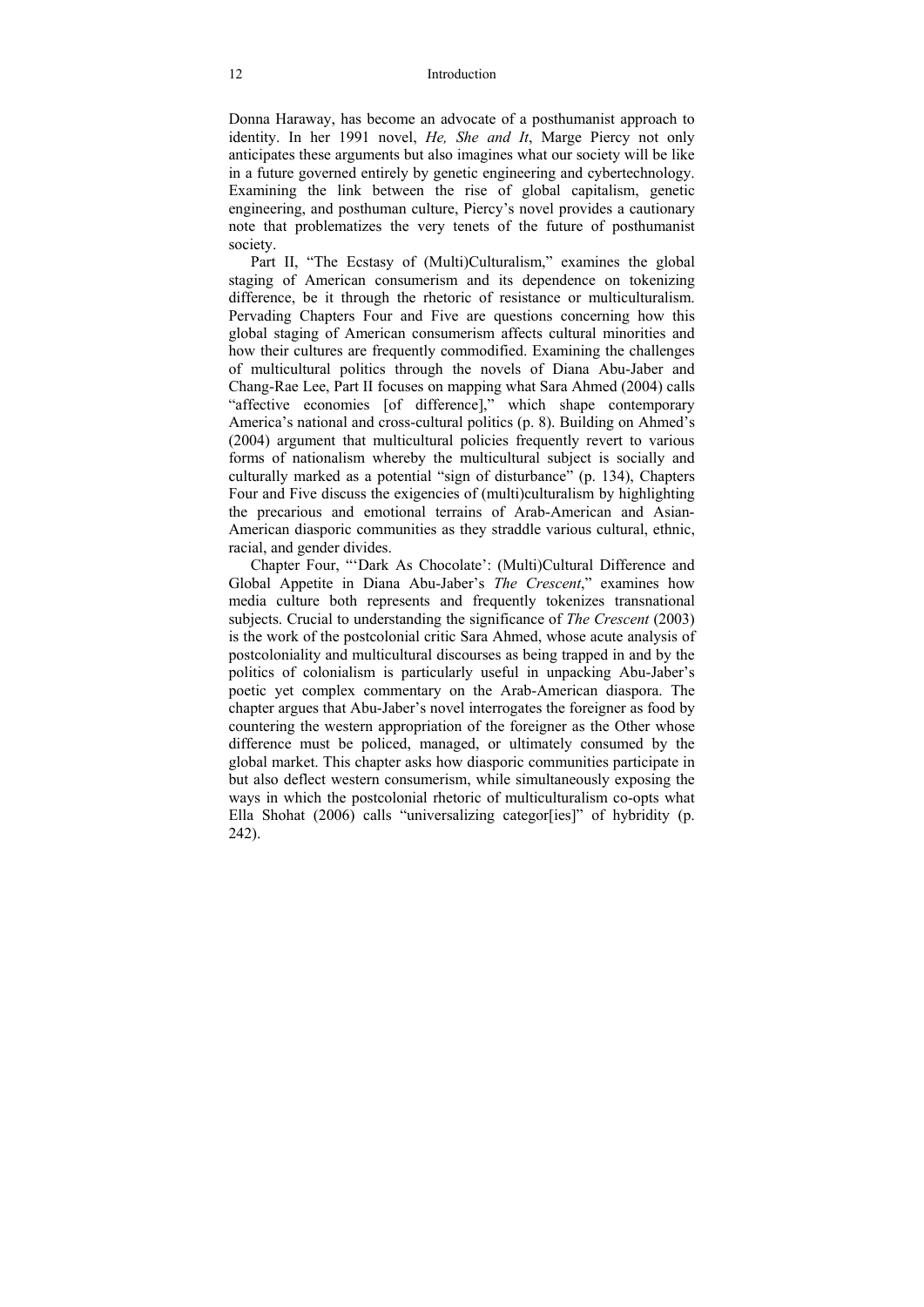Chapter Five, "Racing Alienation and the Politics of Violence in Chang-Rae Lee's *Native Speaker*," expands on the relationship between American and diasporic identity by exploring what Chang-Rae Lee (1995) refers to in his novel as "minority politics" (p. 196). Revealing the complex, intercultural, but also interracial complexities of being American, Lee exposes the ways in which the rhetoric of American multiculturalism as a melting pot of cultures merely perpetuates what Debord (1983) calls "the specialization of power" that encourages rather than dismantles class domination (p. 23). Lee's (1995) novel thus brings attention not only to the assimilationist drive that continues to underpin American politics but also to its passive-aggressive potential to generate violence.

Part III, "The Global Appetite for Dystopia," shifts attention to the ways in which historical events like the Holocaust and 9/11 are no longer safe from the culture of spectacle, whereby every personal, intimate, or deeply horrific event is reduced to an aestheticized moment to be captured, staged, and consumed by the public gaze. As Geoffrey Hartman (2002) acutely points out in *Scars of the Spirit: The Struggle against Inauthenticity*, "the hyperreality of the image in contemporary modes of cultural production not only makes critical thinking more difficult but at once incites and nullifies a healthy illusion" (p. 84). How such nullification or reductionism affects our understanding of major historical events like cultural genocide lies at the heart of Shalom Auslander's (2012) *Hope: A Tragedy* and Alissa Torres's (2008) graphic novel *American Widow*.

Chapter Six, "Consuming the Holocaust: The Postmemory Re-Production of Human Trauma and the Fire of Formal Indigestion in Shalom Auslander's *Hope: A Tragedy*," exposes the ways contemporary culture reduces history to a spectacle that canonizes torment and suffering, a spectacle whereby the viewer temporarily identifies with the victim in the act of postmemorial-yet-sanitized remembrance. At the heart of *Hope: A Tragedy* (2012) is the protagonist's inability to digest food, an inability that signifies Auslander's rejection of the cultural appetite for formal canonization but also reveals what Giorgio Agamben (2002) calls a "lacuna" or an "impossibility of bearing witness" (p. 39).

Chapter Seven, "History as Spectacle: 9/11 and the Economics of Suffering in Alissa Torres's *American Widow*," on the other hand, examines the media exploitation of historical atrocities like 9/11. Focusing on the economics of the visual politics underpinning the spectacle and its emphasis on ecstatic consumption as exemplified in what Torres's graphic novel (2008) refers to as the "economic value" of individual victims, this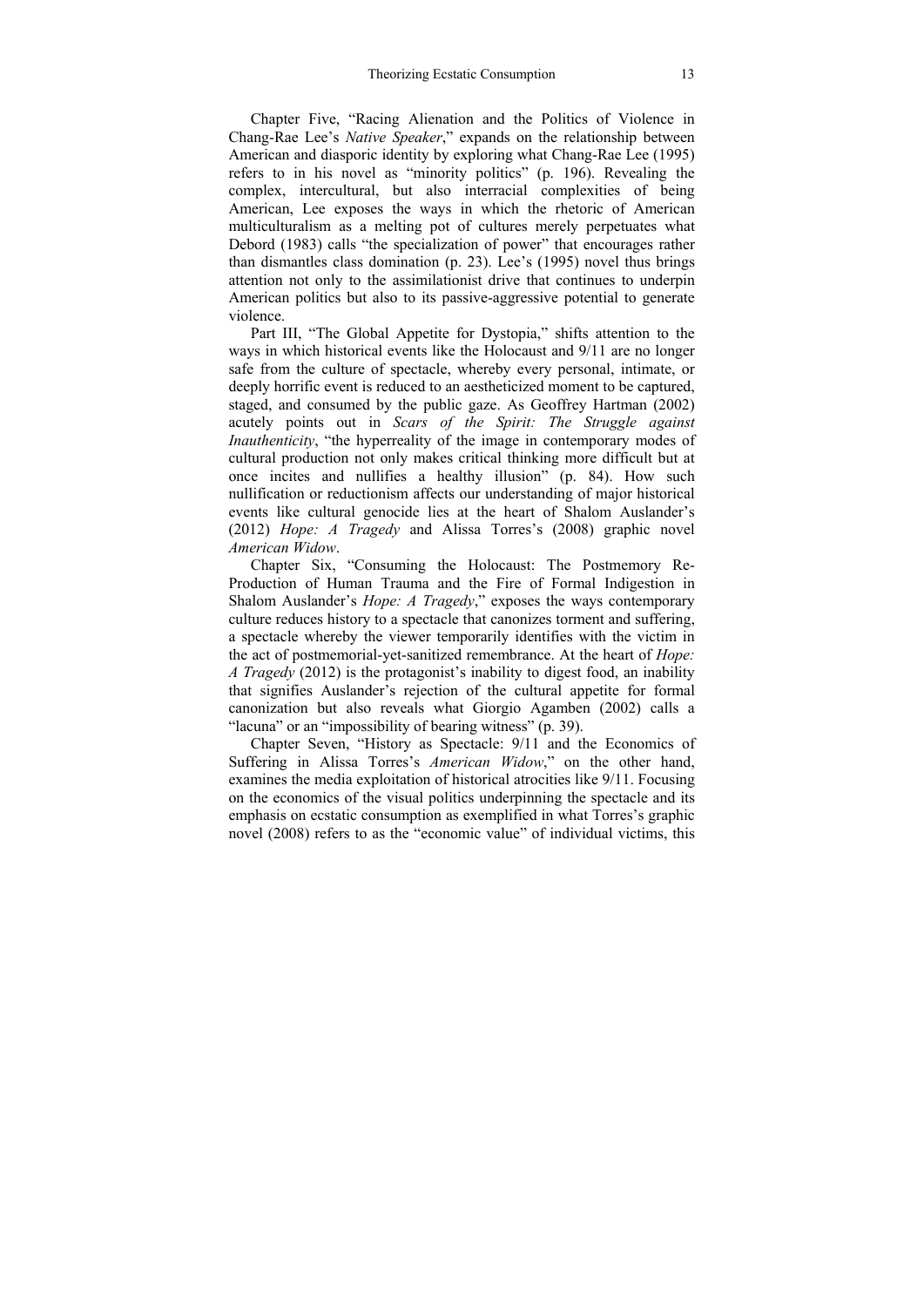#### 14 Introduction

chapter examines the ways in which the media representation of 9/11 has been trapped in what Badiou (2006) refers to as the "spectacular staging of power" (p. 34). Through her emphasis on the commodification of loss and traumatic historical tragedies such as 9/11, Torres's (2008) graphic novel exposes the American drive for ecstatic consumption, a consumption that has lost touch with ethics and has become a testament to the violence underpinning the consumerist drive for the ecstatic.

Concluding Chapter Seven, the book comes full circle to the notion of the ecstatic gaze. It delineates the spectacle as the ultimate means of ecstatic consumption that sublimates through the process of identification and appropriation of personal experiences, public venues, historical events, or horrific traumas. While the literary texts studied in this book challenge the consumerist drive, they also emphasize that both the politics and poetics of resistance can become subject to commodification; what's more, they can be and often are complicit in co-opting the very foibles they criticize.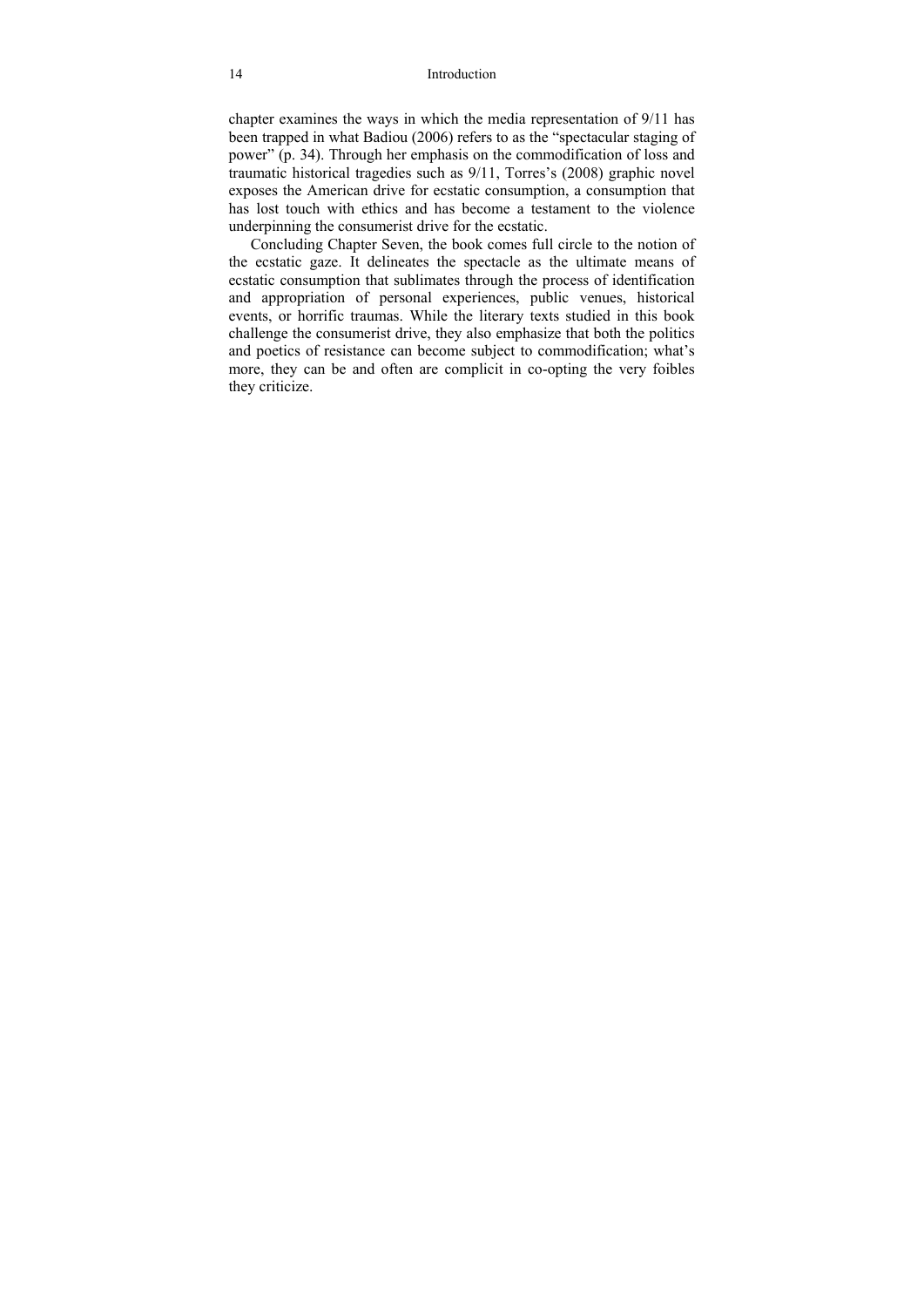# **PART I**

## **THE SPECTACLE OF CONSUMPTION**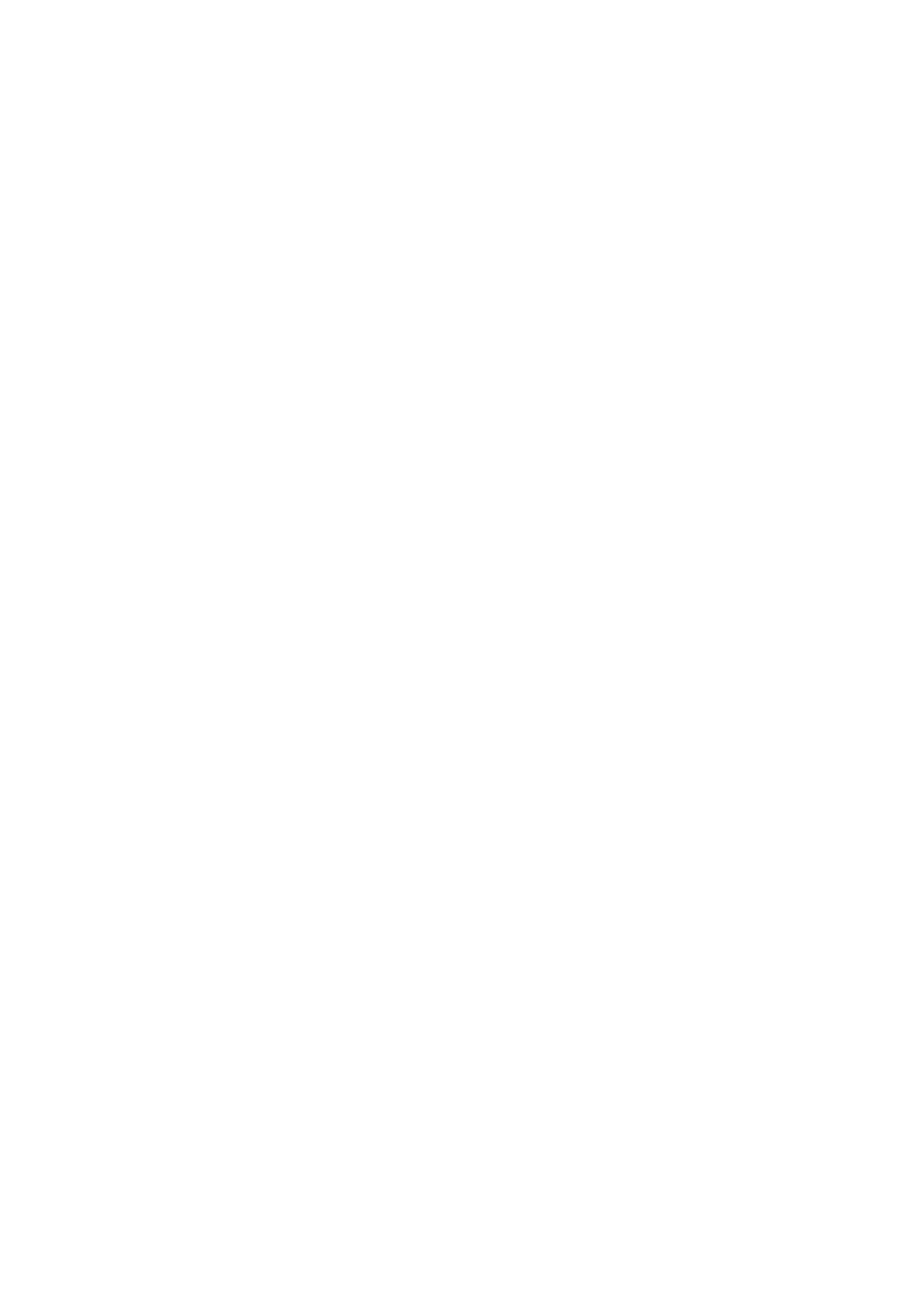## CHAPTER ONE

## THE ECSTATIC GAZE IN DON DELILLO'S *THE BODY ARTIST* AND *POINT OMEGA*

The spectacle is the moment when the commodity has attained the *total occupation* of social life. Not only is the relation to the commodity visible but it is all one sees: the world one sees is its world.

—Guy Debord (1983), *Society of the Spectacle* 

Don DeLillo's 2010 novel *Point Omega* opens with a prologue titled "Anonymity I," in which an anonymous spectator contemplates the flood of images bombarding the 10×14 foot screen in front of him. Staring at this image-verse, he contemplates what it is he is actually seeing as he watches Douglas Gordon's *24 Hour Psycho*, an installation of Alfred Hitchcock's 1960 film *Psycho* slowed to a running time of 24 hours. Leaning against the wall, the spectator contemplates "one thing's relationship to another," thinking, "the film had the same relationship to the original movie that the original movie had to real lived experience. This was the departure from the departure. The original movie was fiction, this was real" (DeLillo, 2010, p. 13). As he watches Gordon's installation at the Museum of Modern Art (MoMA), DeLillo's "man at the wall" ponders the unreality of the world beyond the walls of the art gallery, the frenzied pace of city life where time rushes forward and where life is "benumbed" by the endless flood of images (p. 12). This benumbed spectacle, however, is not just an endless proliferation of meaningless signs, a "collection of images," as Guy Debord (1983) says, but rather "a social relation among people mediated by images" (Debord, 1983, p. 4).

In *Point Omega,* DeLillo suggests that in contemporary society, the inversion of lived reality as unreality, facilitated by the obscene preoccupation with looking, is an "affirmation of appearance" and the "visible negation" of life" (Debord, 1983, p. 5). In *Fatal Strategies* (2008), Jean Baudrillard argues that in the age of digital media, reality is hyperreal—no longer an illusion, but rather "more real than real" (p. 13). Time itself has become a commodity, frozen into the "subtle limits of reversibility … into its own exalted contemplation, into ecstasy" (Baudrillard, 2008, p. 33). As the act of looking increasingly trumps communication, or the need to verbalize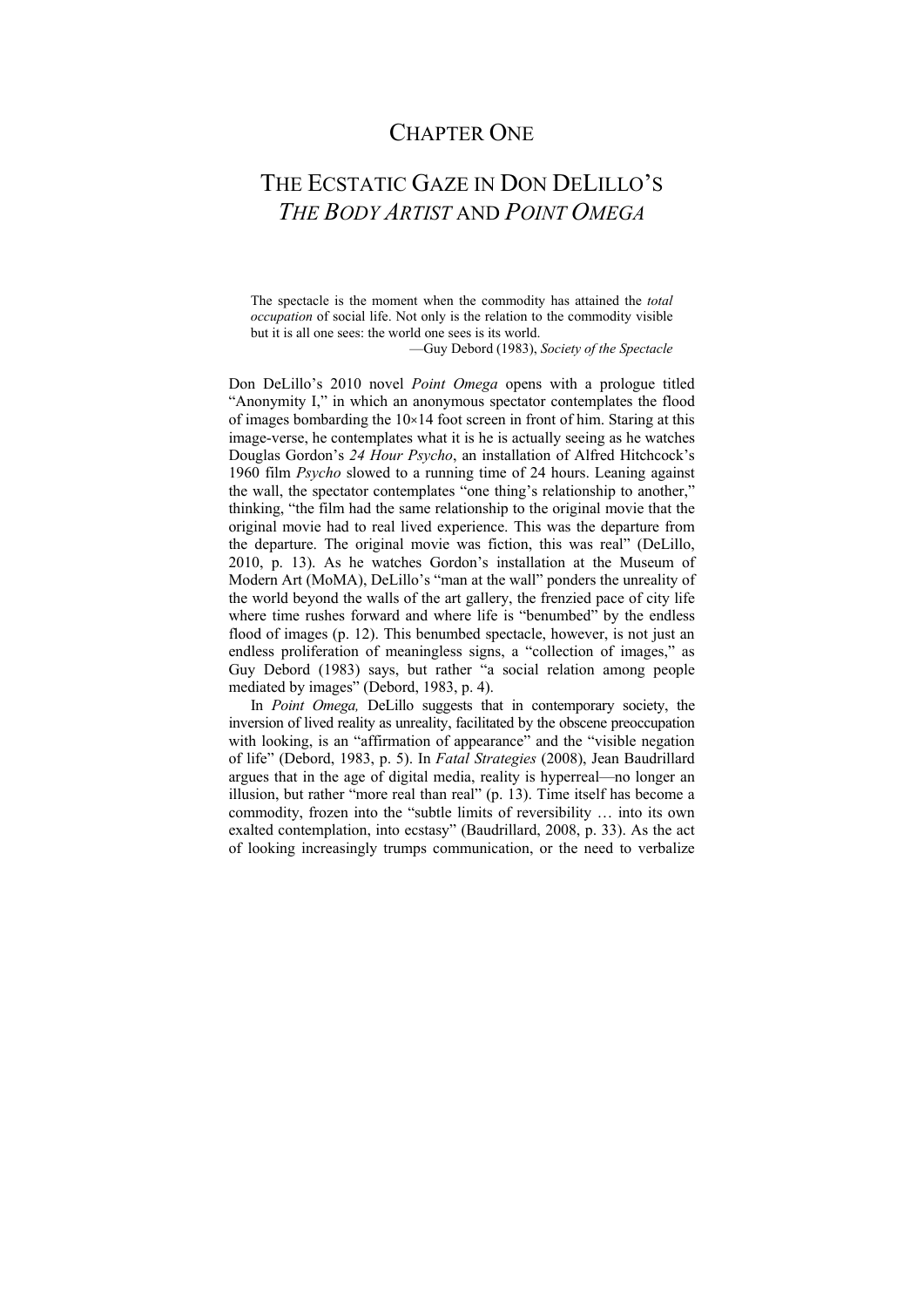rather than visualize reality, historical events included, we no longer remain as passive participants in the spectacle we are consuming. But nor are we necessarily Jacques Rancière's (2009) "emancipated spectators" who defend against the violent economy of images and its violence (p. 17). Like the eponymous speaker of Lady Gaga's (2009) song, we are caught in a "bad romance" with our own gaze. Consumed by our own hunger for seeing, being seen, and seeing ourselves seeing, we want the "psycho" and the "vertigo shtick" (Lady Gaga, 2009)—the collusion of art and/as commodity.

In *Point Omega* (2010), Richard Elster aligns this collusion with "some mystical shift" where "the mind transcends all direction inward" towards Teilhard de Chardin's "omega point" (p. 72). The omega point, as Elster envisions it, is the inversion of the spectacle into an "exalted contemplation, into ecstasy," to put it in Baudrillard's (2008) words (p. 33). This inversion, however, generates a complete state of decorporealization and immateriality wherein the body disappears into its own contemplative state and/as art. However, such dematerialization is not entirely free of the spectaclist drive it strives to undermine; instead, it seems to be "caught in a spiral of redoubling," where "art no longer creates anything but the magic of its own disappearance" (Baudrillard, 2008, pp. 27–28). Such redoubling continues to be DeLillo's main source of contention. In *The Body Artist* (2001) and *Point Omega* (2010), DeLillo explores the art world as a universe that is progressively spinning towards its own disappearance.

While DeLillo's critics continue to emphasize the redemptive aspect of his aesthetics,<sup>9</sup> this chapter suggests that such an argument merely focuses on DeLillo's critique of American consumerism and ignores his exploration of the increasing complicity of not only the arts but also our own human psychology in the very politics of the spectacle and its commodification. Exploring what Beller (2006) calls the "cinematization of relations" (p. 14), DeLillo questions whether the tendency towards abstraction, traditionally associated with the arts and modernity in particular, is not in fact yet another extension of the exchange-value driving commodification through what Debord (1983) refers to as "reciprocal alienation" (p. 8). If the universe is increasingly defined by images, does the universe as its image-verse transform human life into cinematic "dreamworks," a reel of "benumbed" life, where we become, as Elster puts it, stones (DeLillo, 2010, p. 12, p. 53)? Or can the spectaclist gaze have the very opposite function—can it invert into the "barricade" where "somebody stands and tells the truth" (p. 45)? If, as Baudrillard (2008) argues, "suspension and slow motion are our current tragic forms"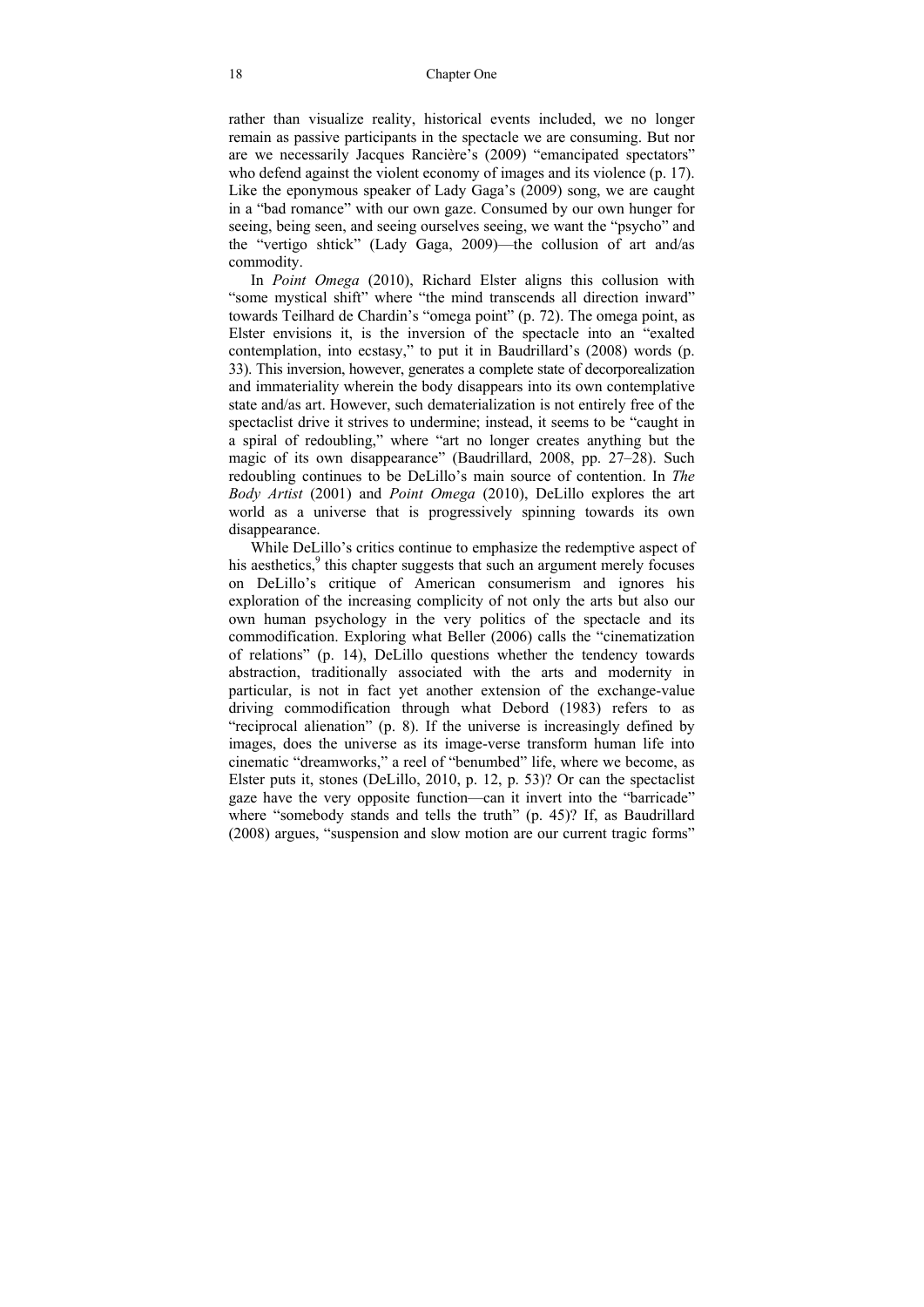(p. 39), does the proliferation of dystopian literature merely point to the increasing nostalgia for utopian transcendence before its artistic reproduction?

DeLillo's two novels *The Body Artist* and *Point Omega* engage with the spectaclist gaze that shapes contemporary American culture. *The Body Artist* questions the possibility of what Jacques Rancière (2009) describes as the "emancipated gaze," a gaze that resists the spectacle of ecstatic consumption (p. 17). Examining DeLillo's text along with mass media texts such as Lady Gaga's music video for *Bad Romance* (2009), this chapter argues that DeLillo's works expose the ways in which the aesthetic value of literature is not only increasingly undermined but also dangerously co-opted by the culture of spectacle. DeLillo explores this cooptation of the visual drive for ecstatic consumption further in *Point Omega* (2010), in which the main protagonist, Richard Elster, dreams of a more poetic world—a world where the "cinematic reproduction" of time (Beller, 2006) becomes an "enormously old … epochal time" (DeLillo, 2010, p. 46). However, the novel problematizes Elster's nostalgia for better days as an elusive, if not potentially destructive, gesture. By the end of *Point Omega*, it is not quite clear if the aestheticization of reality that Elster advocates as a means of surviving society is not what Jean Baudrillard (1993) calls a mere transformation of aesthetics into the "surplus-value of the commodity" (p. 17). This chapter addresses whether the tendency to celebrate aesthetics as a potential vehicle out of dystopia does not in fact reinscribe the consumerist drive with a vengeance, turning this aesthetic utopia into the *24 Hour Psycho* movie-installation with which DeLillo's *Point Omega* begins and ends.

#### **From Doing the Lady Gaga Dance to the Spectacle and/as Transaesthetics in Don DeLillo's** *The Body Artist*

In *Performance Art: From Futurism to the Present*, RoseLee Goldberg (2011) notes the undescribable impact of 9/11 on the world and global economics. She writes: "[after 9/11] the planet felt suddenly and profoundly changed. From then onwards, each subsequent year of the first decade of the twenty-first century showed an economy shaped by the 'war on terror' and the invasion of Iraq" (p. 226). As Goldberg (2011) emphasizes, the  $21<sup>st</sup>$  century has been a century of profound changes whose dystopian tenor continues to affect the arts. Accordingly, postmillennial America can be described as a culture decimated by tragic historical events like 9/11 and the subsequent "war on terror." With the rise and fall of "dot com" companies, it is a culture shaped by an endless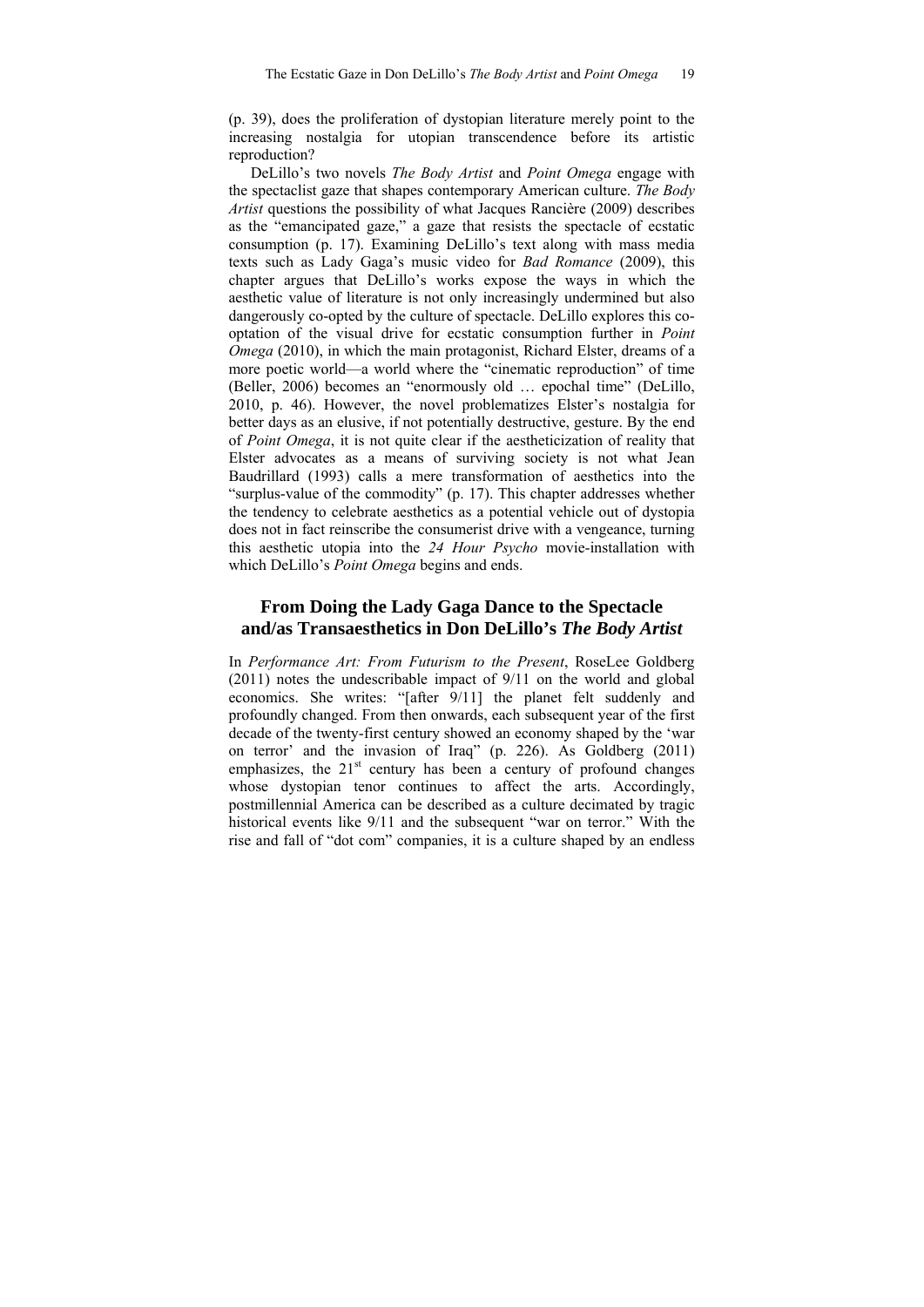barrage of mass-mediated images that have turned these tragic historic events into a tasteless spectacle. The line between literal and figurative warfare is increasingly disappearing as phrases like "Twitter war" and ideas such as Kim Khardashian's war on Beyoncé have become commonplace, a postmillennial vulgate of sorts.

The art world has also changed, and radically so. In contemporary culture, anyone and everyone claims to be an artist; the line between high and low art no longer exists. Such "a general aestheticization of everyday life," where art is "obliged to mime its own disappearance" through the very "*materialization* of aesthetics" suggests that an infinite inversion of meaning and meaninglessness is part of the daily menu (Baudrillard, 1993, p. 18). Performances by Lady Gaga, particularly her music video for the song *Bad Romance* (2009), highlight the way that postmillennial America's preoccupation with spectacle relies on the very materialization of aesthetics of which Baudrillard writes. In such a space where aesthetics become life, the line between the seer and the seen is abrogated as the subject's authenticity is not only questioned but also deliberately annihilated in order to pave the way for a series of image-driven simulations, whereby the physical body becomes a mask and the mask a body. Underpinning Lady Gaga's performances is an emphasis on the ways in which the gaze becomes a public-driven or self-imposed zone of terror and destruction. Inscribed in this zone are the potentialities of renewal, where the subject's sense of authenticity is paradoxically reasserted through a kind of singeing of the image, where the symbolic extinction of the subject simultaneously stages its own renewal.

Ironically, such a notion also lies at the heart of Don DeLillo's *The Body Artist* (2001), a novel that ponders the recuperative potential of spectacle; such potential delineates performance art as a means of challenging modernity's blind spots. Through the lens of the grieving body artist Lauren Hartke, DeLillo interrogates body art (i.e., embodied performance where the subject makes a spectacle of herself) as a productive, yet inevitably commodifying, means of both personal and cultural renewal, whereby corporeal suffering is staged and thus inevitably reduced to a plethora of aestheticized, albeit ecstatic, crossings. Such crossings not only constitute what Jean Baudrillard refers to as postmodern "transaesthetics"—a translation of everyday life into an aesthetic whereby "art mime[s] its own disappearance" (Baudrillard, 1993, p.18)—but also expose the complex mythographies and dystopias underpinning America's "bad romance" with its own cultural renewal.

This section investigates Don DeLillo's representation of postmillennial America's penchant for renewal by simulation and asks whether this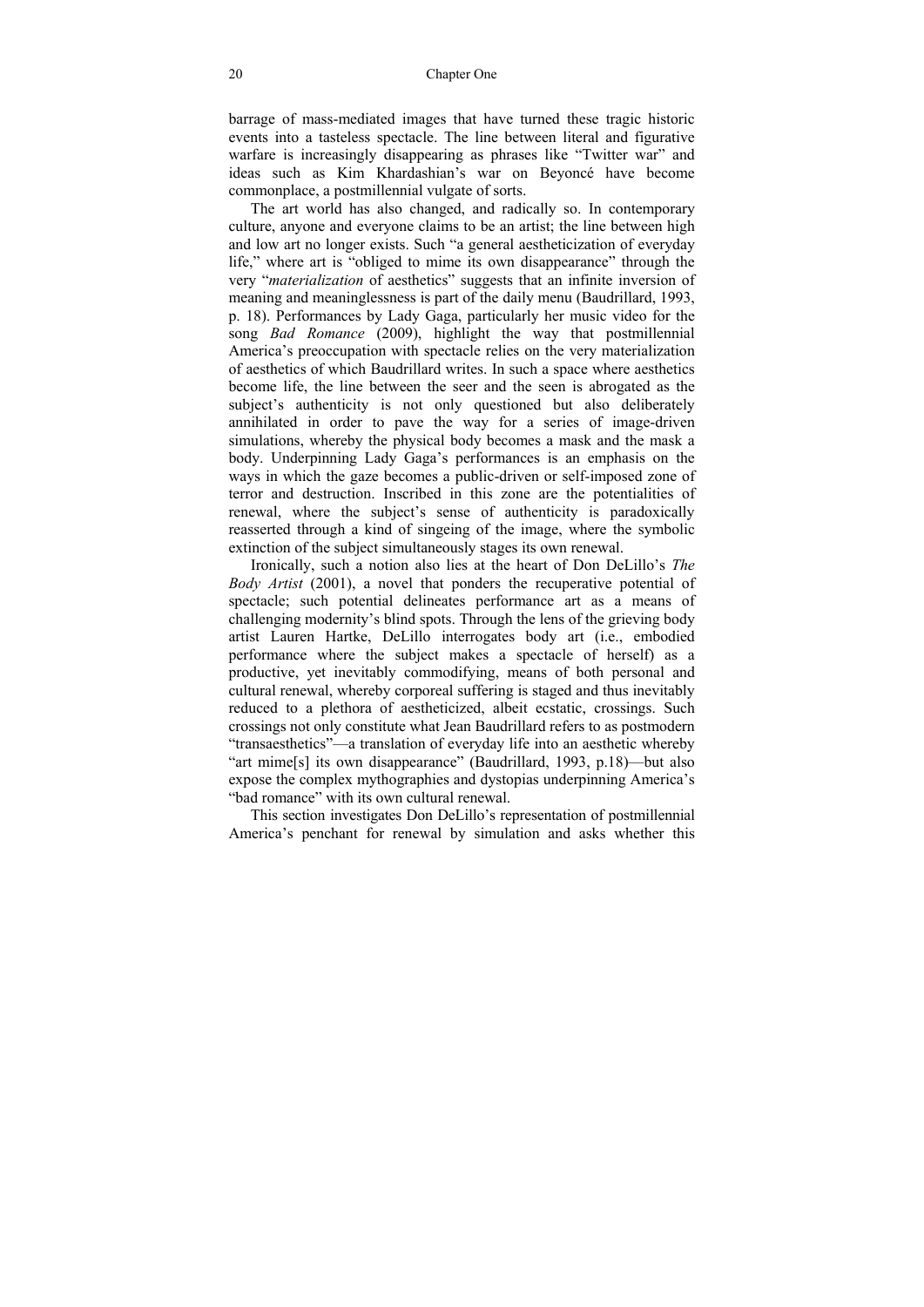spectacle masks while simultaneously staging the nostalgia for a modernity whose trace it so flagrantly tries to annihilate. Particularly useful to this inquiry is Jean Baudrillard's (1988) definition of America as a "*coup de theatre*, … a utopia achieved," which casts dystopian, thus intrinsically nostalgic, glances towards the European modernity it both courts and persistently rejects (p. 76).

#### **"Bad Romance": The Body Artist's Dance with Spectacle**

Before exploring DeLillo's *The Body Artist* further, it will be useful to contextualize what (to many a literary critic) might appear as a rather unorthodox pairing. What could Lady Gaga's *Bad Romance* music video and DeLillo's *The Body Artist* possibly have in common? This section suggests: a lot. If one of the drives of the postmodern is, as Linda Hutcheon (1988) suggests in *A Poetics of Postmodernism*, to "de-doxify our cultural representations" (p. 3), as well as to "expose the ways in which all cultural forms of representation—literary, visual, aural—in high art or the mass media are ideologically grounded" (p. 21), then such a pairing can provide further insight into what Baudrillard (1993) calls the "proliferative tendency" of postmodern transaesthetics and its dependence on "wild hyperbole and endless variations on all earlier forms" (i.e., a transformation of the "surplus-value of the commodity into the aesthetic surplus-value of the sign" (p. 17).

To put it in other words, the pairing exemplifies the ways in which the spectaclist gaze blurs the line between high and low culture art forms, exposing how they increasingly appropriate, rather than subvert, mass consumerism and commodification. The work of Jacques Rancière (2009) on the spectacle and what he calls "the emancipated spectator" is particularly relevant to the discussion here. In his study of the same title, Rancière (2009) questions the limits of emancipation by suggesting that the gaze, no matter how subversive, depends on "re-appropriation of a relationship to self lost in a process of separation" (p. 6). Such reappropriation, he argues, is germane to the very nature of the spectacle, which rides on exteriority and self-dispossession (p. 17). While emancipatory performance or an act of resistance promises to challenge stale perspectives and positions, it cannot help but to objectify these positions by co-opting and thus simultaneously renewing the very spectacle that it eschews in the first place.<sup>10</sup>

When Lady Gaga prances on the stage in her Bunraku-inspired masks, donning machine-gun breasts and over-the-top Bauhaus fashion, bemoaning the "bad romance" she has with the paparazzi, or suggesting